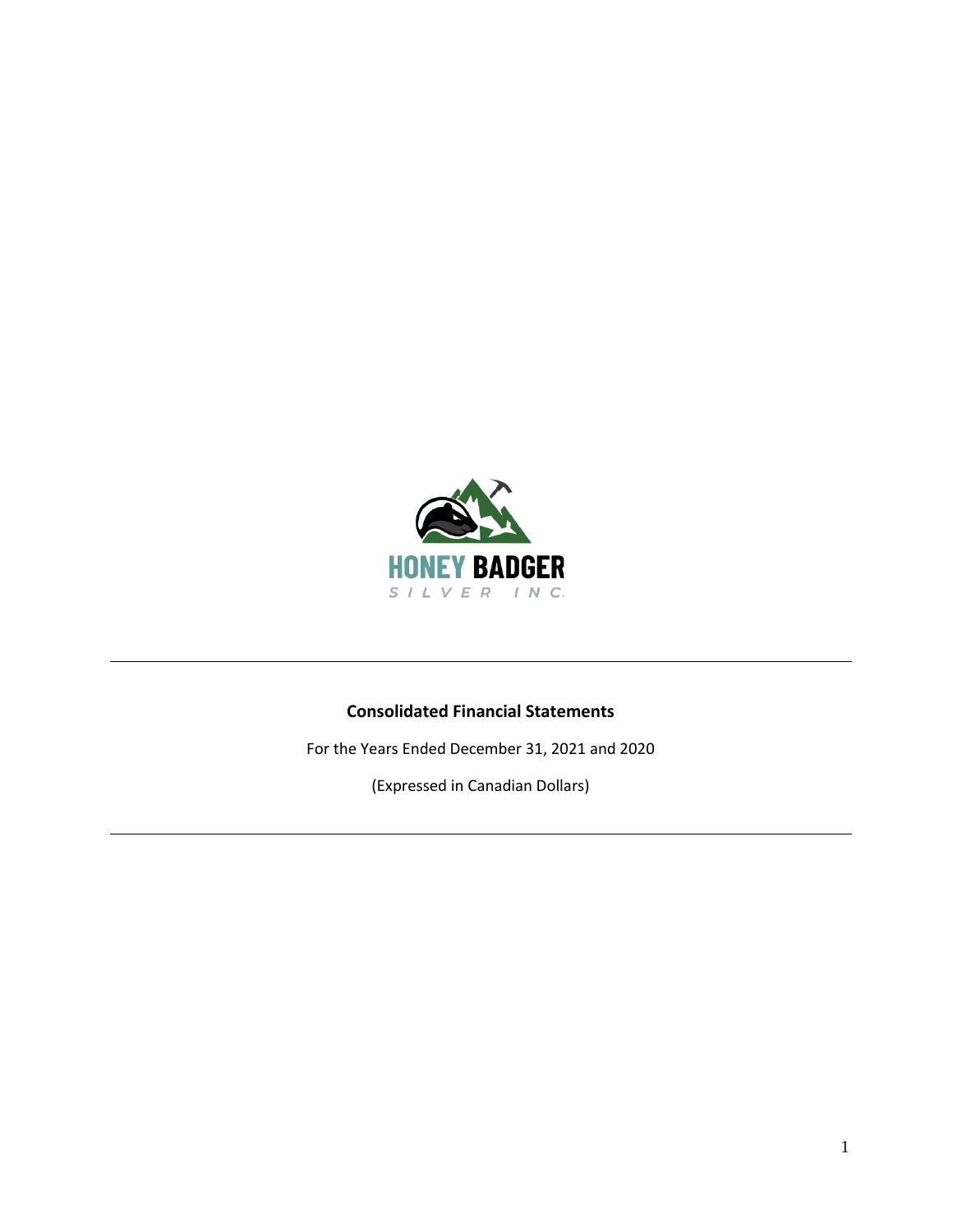# $D$ AVIDSON  $\&$  COMPANY LLP  $\_\_\_\_\$ Chartered Professional Accountants =

#### INDEPENDENT AUDITOR'S REPORT

To the Shareholders of Honey Badger Silver Inc.

#### *Opinion*

We have audited the accompanying consolidated financial statements of Honey Badger Silver Inc. (the "Company"), which comprise the consolidated statements of financial position as at December 31, 2021 and 2020, and the consolidated statements of loss and comprehensive loss, cash flows, and changes in equity (deficit) for the years then ended, and notes to the consolidated financial statements, including a summary of significant accounting policies.

In our opinion, these consolidated financial statements present fairly, in all material respects, the financial position of the Company as at December 31, 2021 and 2020, and its financial performance and its cash flows for the years then ended in accordance with International Financial Reporting Standards ("IFRS").

#### *Basis for Opinion*

We conducted our audit in accordance with Canadian generally accepted auditing standards. Our responsibilities under those standards are further described in the Auditor's Responsibilities for the Audit of the Consolidated Financial Statements section of our report. We are independent of the Company in accordance with the ethical requirements that are relevant to our audit of the consolidated financial statements in Canada, and we have fulfilled our other ethical responsibilities in accordance with these requirements. We believe that the audit evidence we have obtained in our audit is sufficient and appropriate to provide a basis for our opinion.

#### *Material Uncertainty Related to Going Concern*

We draw attention to Note 2 of the consolidated financial statements, which indicates that the accompanying consolidated financial statements have been prepared on going concern basis which contemplates the realization of assets and liquidation of liabilities in the normal course of operations for the next fiscal year. The Company is currently in the exploration stage and has not commenced commercial operations. For the year ended December 31, 2021, the Company had a loss of \$7,246,578 and an accumulated deficit of \$20,368,507. As stated in Note 2, these events and conditions indicate that a material uncertainty exists that may cast significant doubt on the Company's ability to continue as a going concern. Our opinion is not modified in respect of this matter.

#### *Other Information*

Management is responsible for the other information. The other information obtained at the date of this auditor's report includes Management's Discussion and Analysis.

Our opinion on the consolidated financial statements does not cover the other information and we do not express any form of assurance conclusion thereon.

In connection with our audit of the consolidated financial statements, our responsibility is to read the other information and, in doing so, consider whether the other information is materially inconsistent with the consolidated financial statements or our knowledge obtained in the audit, or otherwise appears to be materially misstated.



1200 - 609 Granville Street, P.O. Box 10372, Pacific Centre, Vancouver, B.C., Canada V7Y 1G6 Telephone (604) 687-0947 Davidson-co.com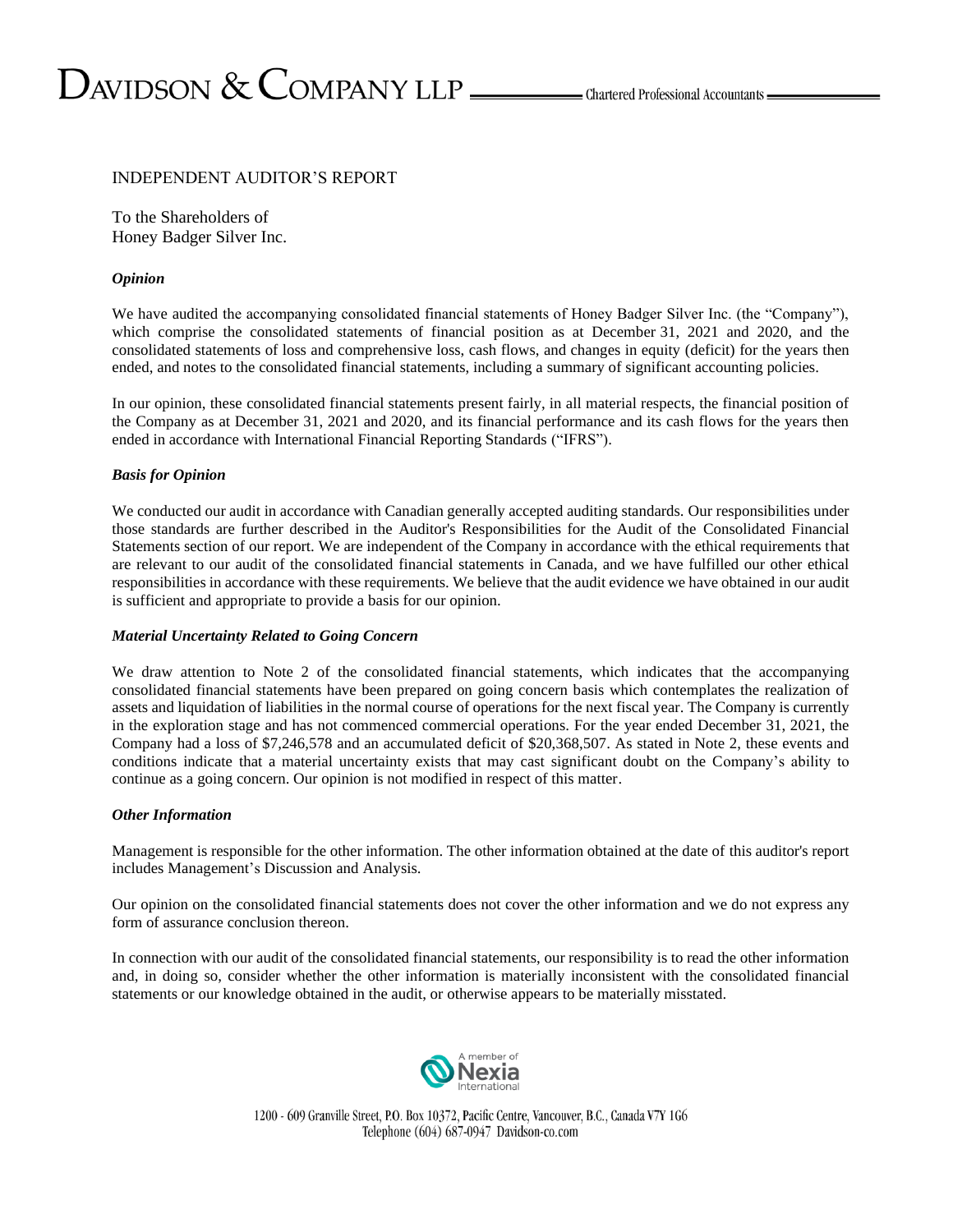We obtained Management's Discussion and Analysis prior to the date of this auditor's report. If, based on the work we have performed, we conclude that there is a material misstatement of this other information, we are required to report that fact. We have nothing to report in this regard.

#### *Responsibilities of Management and Those Charged with Governance for the Consolidated Financial Statements*

Management is responsible for the preparation and fair presentation of the consolidated financial statements in accordance with IFRS, and for such internal control as management determines is necessary to enable the preparation of consolidated financial statements that are free from material misstatement, whether due to fraud or error.

In preparing the consolidated financial statements, management is responsible for assessing the Company's ability to continue as a going concern, disclosing, as applicable, matters related to going concern and using the going concern basis of accounting unless management either intends to liquidate the Company or to cease operations, or has no realistic alternative but to do so.

Those charged with governance are responsible for overseeing the Company's financial reporting process.

#### *Auditor's Responsibilities for the Audit of the Consolidated Financial Statements*

Our objectives are to obtain reasonable assurance about whether the consolidated financial statements as a whole are free from material misstatement, whether due to fraud or error, and to issue an auditor's report that includes our opinion. Reasonable assurance is a high level of assurance, but is not a guarantee that an audit conducted in accordance with Canadian generally accepted auditing standards will always detect a material misstatement when it exists. Misstatements can arise from fraud or error and are considered material if, individually or in the aggregate, they could reasonably be expected to influence the economic decisions of users taken on the basis of these consolidated financial statements.

As part of an audit in accordance with Canadian generally accepted auditing standards, we exercise professional judgment and maintain professional scepticism throughout the audit. We also:

- Identify and assess the risks of material misstatement of the consolidated financial statements, whether due to fraud or error, design and perform audit procedures responsive to those risks, and obtain audit evidence that is sufficient and appropriate to provide a basis for our opinion. The risk of not detecting a material misstatement resulting from fraud is higher than for one resulting from error, as fraud may involve collusion, forgery, intentional omissions, misrepresentations, or the override of internal control.
- Obtain an understanding of internal control relevant to the audit in order to design audit procedures that are appropriate in the circumstances, but not for the purpose of expressing an opinion on the effectiveness of the Company's internal control.
- Evaluate the appropriateness of accounting policies used and the reasonableness of accounting estimates and related disclosures made by management.
- Conclude on the appropriateness of management's use of the going concern basis of accounting and, based on the audit evidence obtained, whether a material uncertainty exists related to events or conditions that may cast significant doubt on the Company's ability to continue as a going concern. If we conclude that a material uncertainty exists, we are required to draw attention in our auditor's report to the related disclosures in the consolidated financial statements or, if such disclosures are inadequate, to modify our opinion. Our conclusions are based on the audit evidence obtained up to the date of our auditor's report. However, future events or conditions may cause the Company to cease to continue as a going concern.
- Evaluate the overall presentation, structure and content of the consolidated financial statements, including the disclosures, and whether the consolidated financial statements represent the underlying transactions and events in a manner that achieves fair presentation.
- Obtain sufficient appropriate audit evidence regarding the financial information of the entities or business activities within the Company to express an opinion on the consolidated financial statements. We are responsible for the direction, supervision and performance of the group audit. We remain solely responsible for our audit opinion.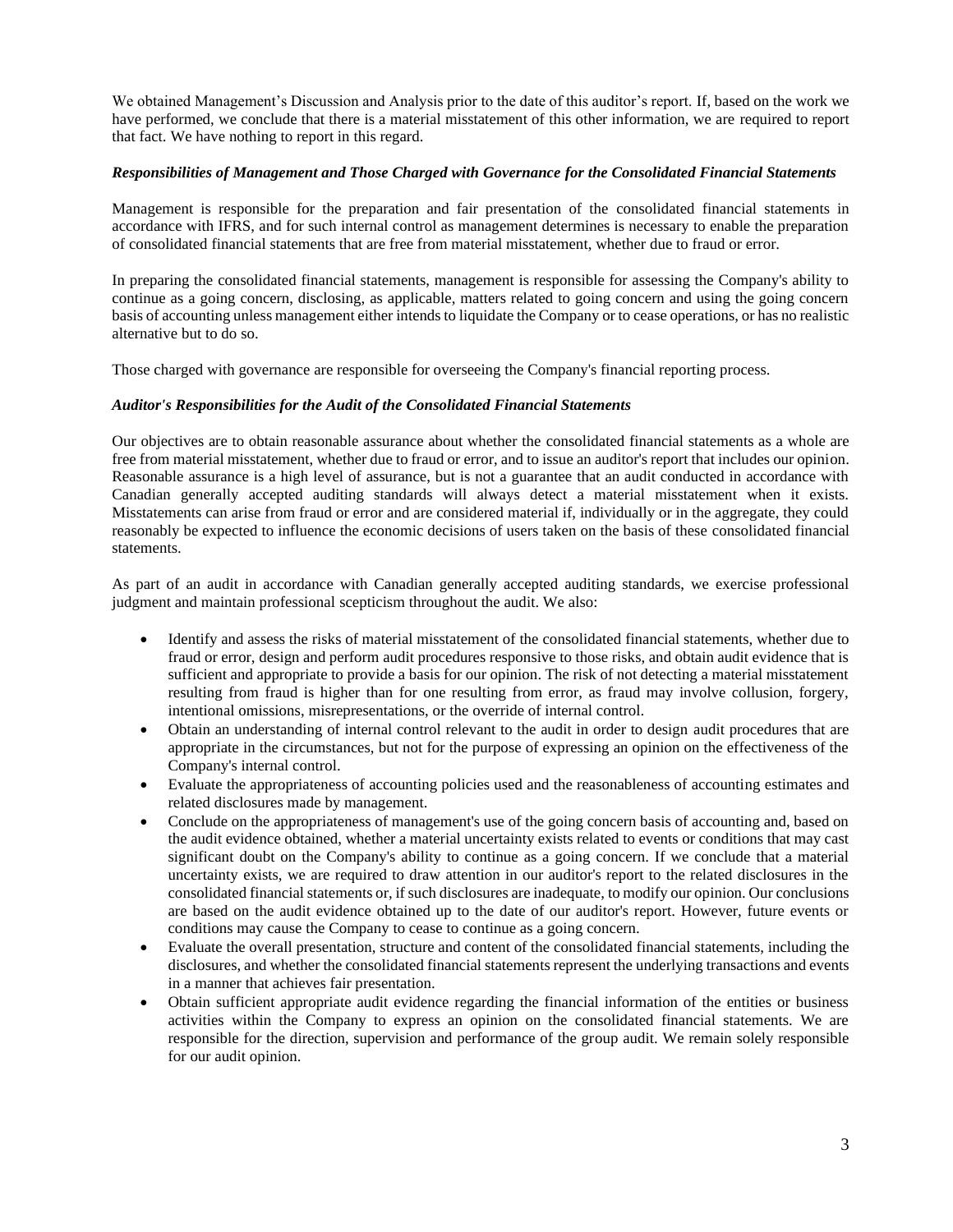We communicate with those charged with governance regarding, among other matters, the planned scope and timing of the audit and significant audit findings, including any significant deficiencies in internal control that we identify during our audit.

We also provide those charged with governance with a statement that we have complied with relevant ethical requirements regarding independence, and to communicate with them all relationships and other matters that may reasonably be thought to bear on our independence, and where applicable, related safeguards.

The engagement partner on the audit resulting in this independent auditor's report is Stephen Hawkshaw.

Javidson & Caysary LLP

Vancouver, Canada Chartered Professional Accountants

May 2, 2022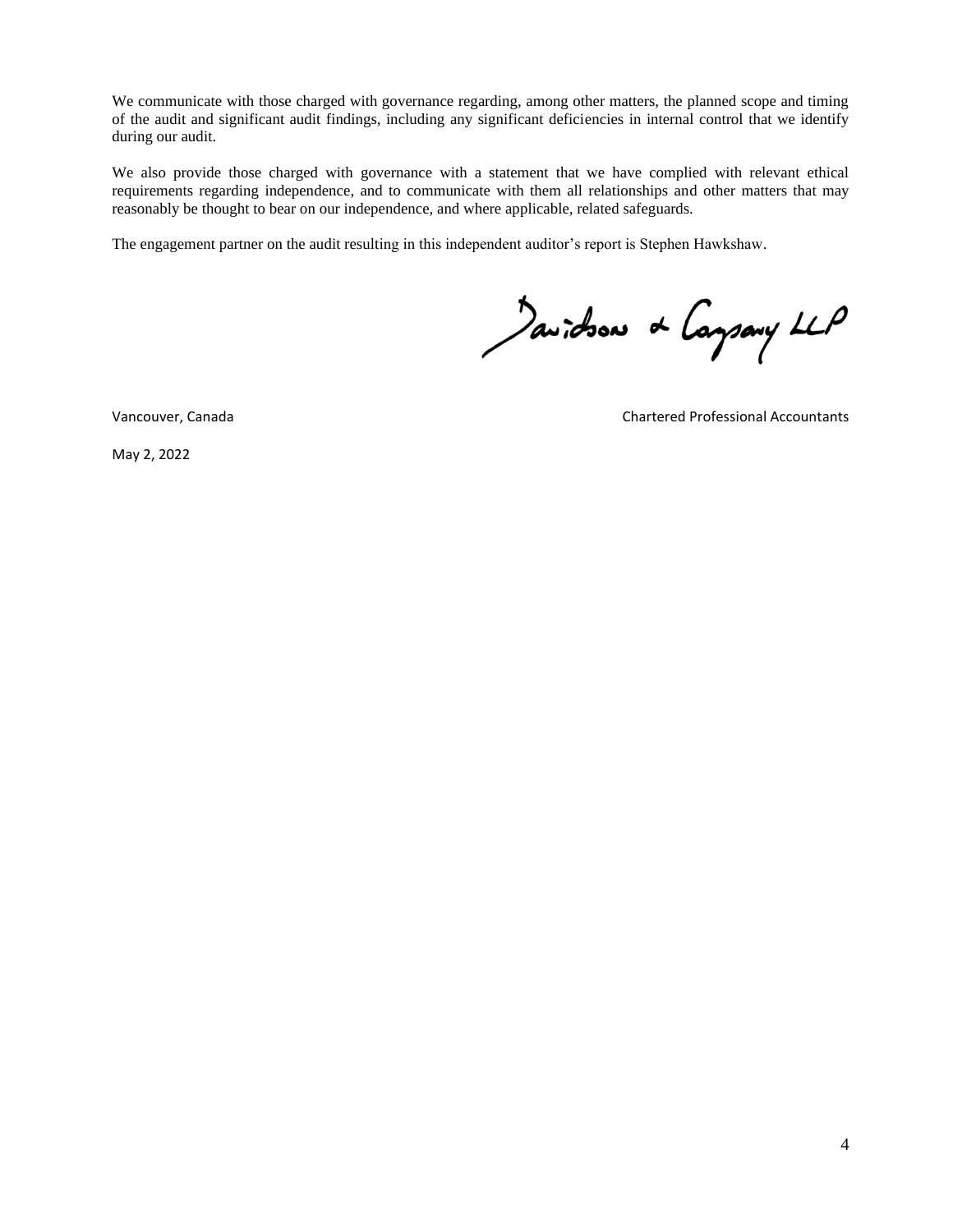

#### **Consolidated Statements of Financial Position**

*(Expressed in Canadian dollars)*

|                                                   |              | December 31,   | December 31,   |
|---------------------------------------------------|--------------|----------------|----------------|
| As at                                             |              | 2021           | 2020           |
|                                                   | <b>Notes</b> | \$             | \$             |
|                                                   |              |                |                |
| <b>Assets</b>                                     |              |                |                |
| <b>Current assets</b>                             |              |                |                |
| Cash and cash equivalents                         | 6            | 2,143,956      | 235,650        |
| Marketable securities                             | 7            | 114,148        | 423,929        |
| Taxes and other receivables                       |              | 152,402        | 66,075         |
| Prepaid expenses                                  |              | 30,531         | 2,555          |
|                                                   |              |                |                |
| <b>Total Assets</b>                               |              | 2,441,037      | 728,209        |
|                                                   |              |                |                |
| Liabilities and Shareholders' Equity              |              |                |                |
| <b>Current liabilities</b>                        |              |                |                |
| Accounts payable and accrued liabilities          | 8,12         | 357,992        | 110,291        |
| Flow-through share premium liability              | 9            | 27,450         |                |
| Flow-through provision                            | 10           | 298,031        | 298,031        |
|                                                   |              |                |                |
| <b>Total Liabilities</b>                          |              | 683,473        | 408,322        |
|                                                   |              |                |                |
| <b>Shareholders' Equity</b>                       |              |                |                |
| Share capital                                     | 11           | 17,056,261     | 9,957,368      |
| Warrants                                          | 11           | 1,086,664      | 635,247        |
| Contributed surplus                               | 11           | 3,983,146      | 2,849,201      |
| Accumulated deficit                               |              | (20, 368, 507) | (13, 121, 929) |
|                                                   |              |                |                |
| <b>Total Shareholders' Equity</b>                 |              | 1,757,564      | 319,887        |
| <b>Total Liabilities and Shareholders' Equity</b> |              | 2,441,037      | 728,209        |

**Nature of Operations and Going Concern** (notes 1,2)

**Commitments** (note 14)

**Subsequent event** (note 17)

# **Approved on behalf of the Board of Directors:**

(Signed) "Chad Williams" (Signed) "Brian Briggs" Director Director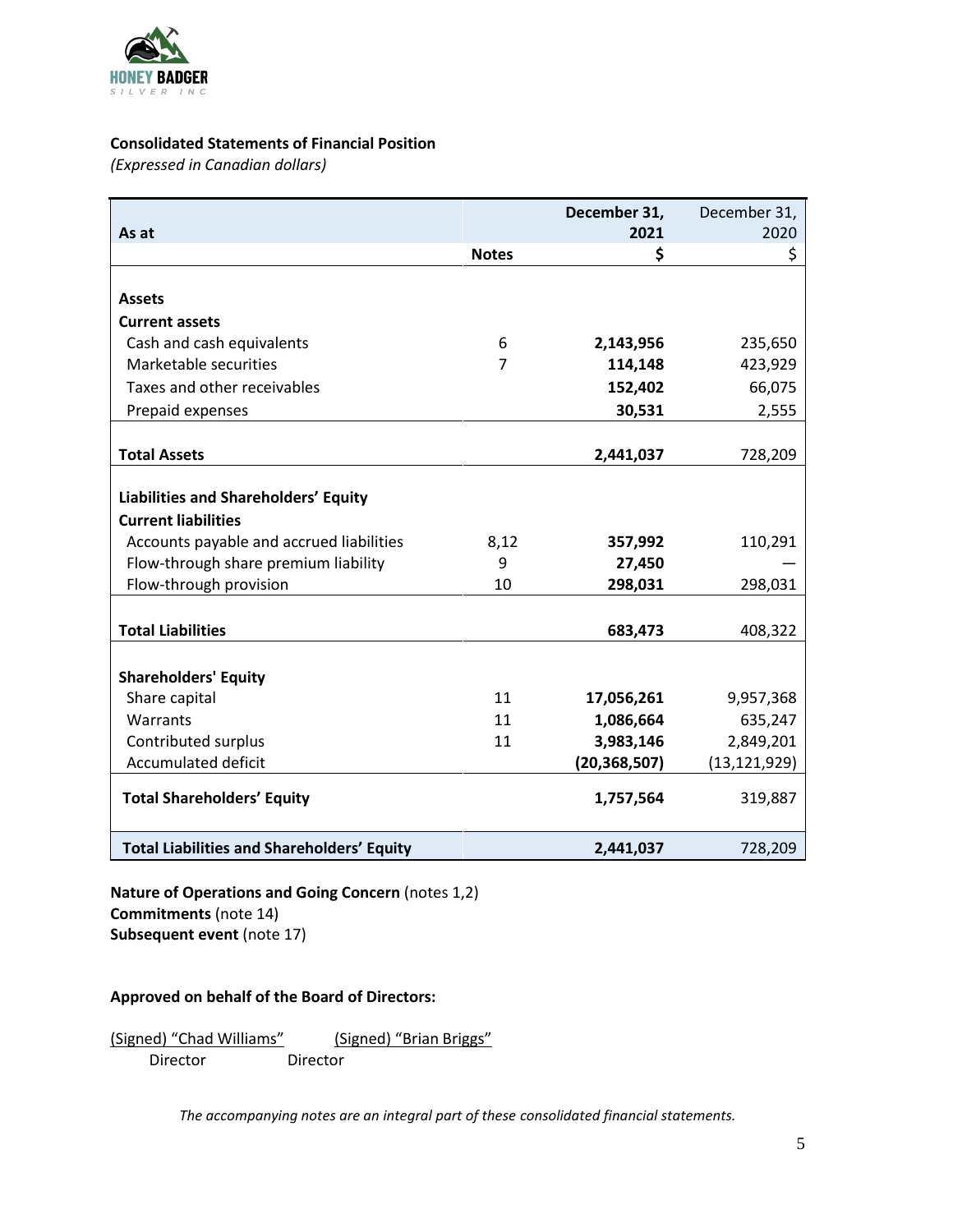

# **Consolidated Statements of Loss and Comprehensive Loss**

*(Expressed in Canadian dollars)*

|                                                 |              |               | For the years ended |
|-------------------------------------------------|--------------|---------------|---------------------|
|                                                 |              |               | December 31,        |
|                                                 | <b>Notes</b> | 2021          | 2020                |
|                                                 |              | \$            | \$                  |
| <b>Expenses</b>                                 |              |               |                     |
| <b>Exploration expenditures</b>                 | 5            | 4,902,140     | 52,269              |
| Management fees                                 | 12           | 527,601       | 270,286             |
| Investor relations and business development     |              | 313,683       | 6,888               |
| Professional and consulting fees                | 12           | 224,515       | 271,042             |
| Regulatory fees and transfer agent              |              | 107,583       | 32,448              |
| General and administrative                      |              | 60,386        | 39,932              |
| Part XII.6 tax and penalties                    | 10           |               | 33,000              |
|                                                 |              | 6,135,908     | 705,865             |
| Share-based compensation                        | 11           | 861,889       | 225,000             |
|                                                 |              |               |                     |
| Loss before undernoted items:                   |              | (6,997,797)   | (930, 865)          |
|                                                 |              |               |                     |
| Unrealized gain (loss) on marketable securities | 7            | (309, 781)    | 193,599             |
| Gain on sale of marketable securities           | 7            |               | 35,500              |
| Gain on settlement of accounts payable          |              |               | 2,000               |
| Gain on flow-through premium                    | 9            | 56,640        |                     |
| Other income                                    | 6,7          | 4,360         | 320,000             |
|                                                 |              |               |                     |
| Loss and comprehensive loss                     |              | (7, 246, 578) | (379, 766)          |
|                                                 |              |               |                     |
| Loss per share - basic and diluted              |              | \$(0.05)      | \$(0.00)            |
|                                                 |              |               |                     |
| Weighted average number of common shares        |              |               |                     |
| outstanding - basic and diluted                 |              | 152,048,513   | 85,050,771          |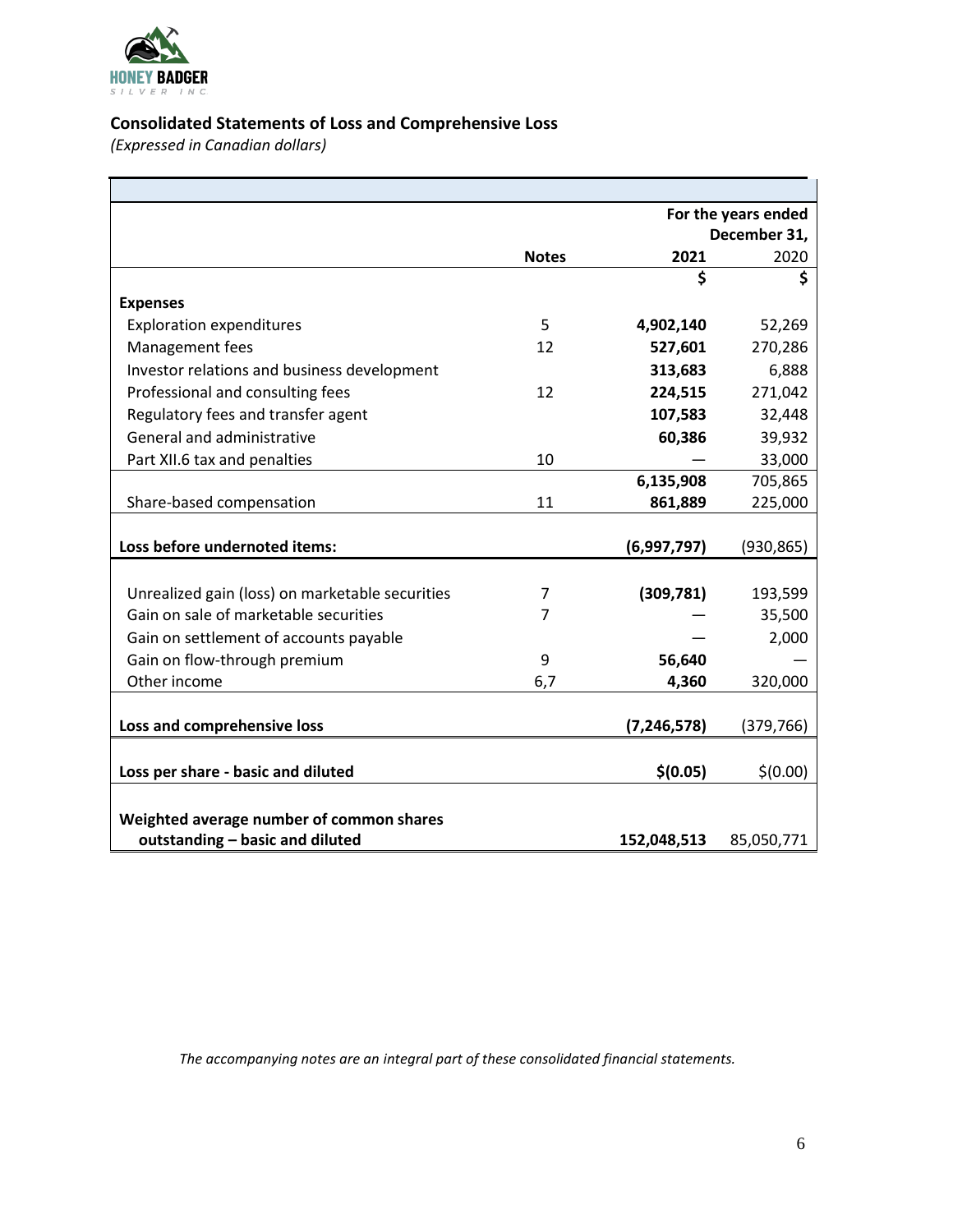

# **Consolidated Statements of Cash Flows**

*(Expressed in Canadian Dollars)*

|                                                               |               | For the years ended |
|---------------------------------------------------------------|---------------|---------------------|
|                                                               |               | December 31,        |
|                                                               | 2021          | 2020                |
|                                                               | \$            | \$                  |
| <b>Operating activities</b>                                   |               |                     |
| Loss for the year                                             | (7, 246, 578) | (379, 766)          |
| Items not affecting cash:                                     |               |                     |
| Shares issued for properties                                  | 4,601,858     |                     |
| Gain on flow-through premium                                  | (56, 640)     |                     |
| Share-based compensation                                      | 861,889       | 225,000             |
| Unrealized gain (loss) on fair value of marketable securities | 309,781       | (193, 599)          |
| Marketable securities received for sale of data               |               | (320,000)           |
| Gain on sale of marketable securities                         |               | (35,500)            |
| Part XII.6 tax and penalties                                  |               | 33,000              |
| Net change in non-cash working capital items:                 |               |                     |
| Taxes and other receivables                                   | (27, 976)     | 42,050              |
| Prepaid expenses                                              | (86, 327)     | 3,360               |
| Accounts payable and accrued liabilities                      | 247,701       | (167, 984)          |
| Net cash used in operating activities                         | (1, 396, 292) | (793, 439)          |
|                                                               |               |                     |
| <b>Financing activities</b>                                   |               |                     |
| Proceeds from private placement                               | 3,252,270     | 500,000             |
| Share issue costs                                             | (95, 497)     | (23, 149)           |
| Proceeds from the exercise of warrants                        | 97,750        | 111,510             |
| Proceeds from the exercise of options                         | 50,075        |                     |
| Net cash provided by financing activities                     | 3,304,598     | 588,361             |
|                                                               |               |                     |
| <b>Investing activities</b>                                   |               |                     |
| Proceeds from sale of marketable securities                   |               | 125,170             |
| Net cash provided by investing activities                     |               | 125,170             |
|                                                               |               |                     |
| Change in cash and cash equivalents                           | 1,908,306     | (79, 908)           |
| Cash and cash equivalents, beginning of year                  | 235,650       | 315,558             |
| Cash and cash equivalents, end of year                        | 2,143,956     | 235,650             |
|                                                               |               |                     |
| <b>Supplemental cash flow information:</b>                    |               |                     |
| Finder warrants issued in connection with private             |               |                     |
| placements (note 11)                                          | \$1,864       |                     |
| Income tax paid                                               | \$—           |                     |
| Interest paid                                                 | $\zeta$       |                     |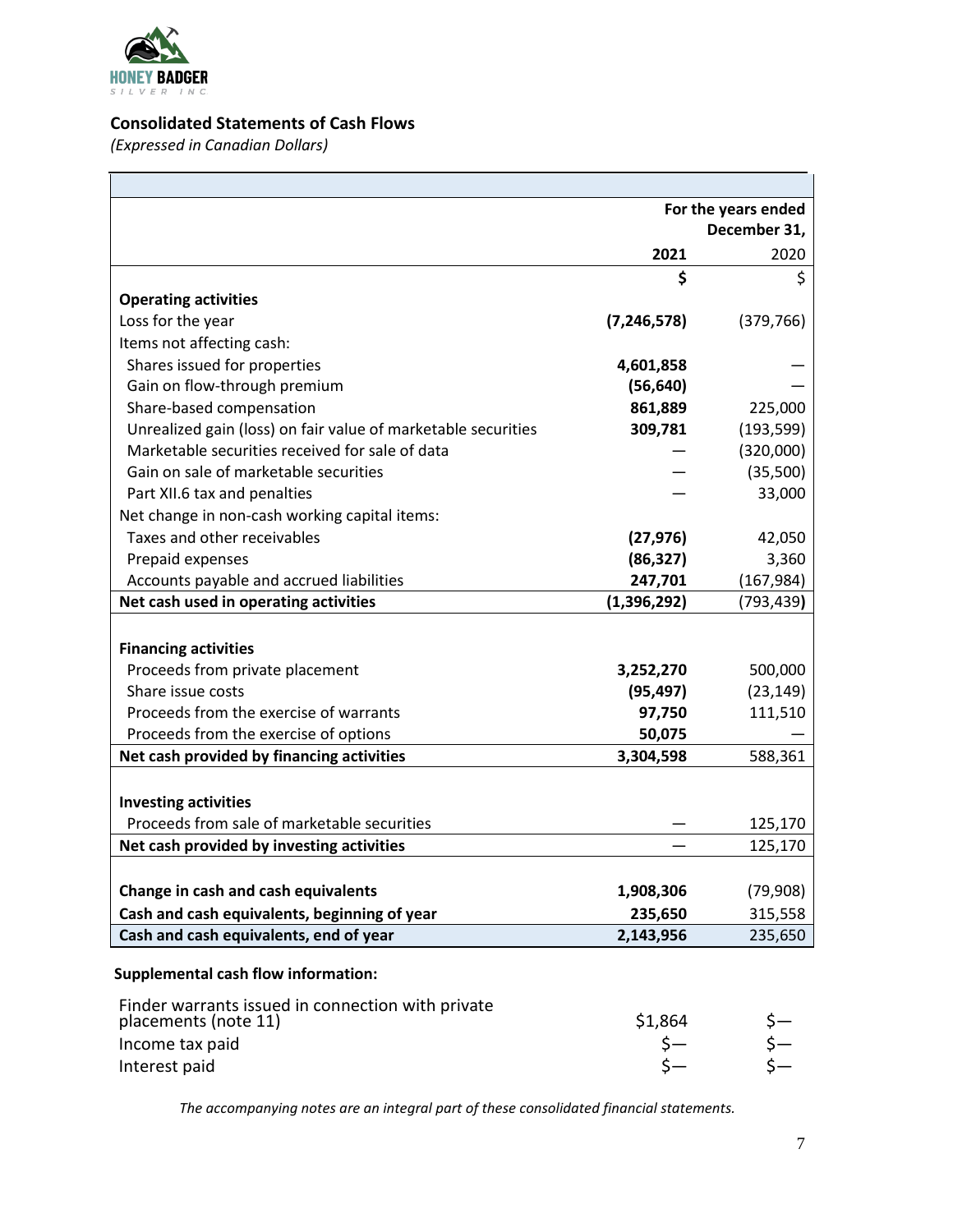

# **Consolidated Statements of Changes in Shareholders' Equity (Deficit)**

(*Expressed in Canadian dollars)*

|                                       | <b>Share Capital</b>    |                      | <b>Reserves</b> |                                      |                                      | <b>Shareholder Equity</b> |
|---------------------------------------|-------------------------|----------------------|-----------------|--------------------------------------|--------------------------------------|---------------------------|
|                                       | Common<br><b>Shares</b> | <b>Share Capital</b> | <b>Warrants</b> | <b>Contributed</b><br><b>Surplus</b> | <b>Accumulated</b><br><b>Deficit</b> | <b>Total</b>              |
|                                       | #                       | Ś                    | S               |                                      | Ś                                    | \$                        |
| <b>Balance at December 31, 2019</b>   | 80,370,824              | 9,540,406            | 746,172         | 2,341,877                            | (12, 742, 163)                       | (113, 708)                |
| Shares issued for private placement   | 12,500,000              | 500,000              |                 |                                      |                                      | 500,000                   |
| Share issue costs                     |                         | (23, 149)            |                 |                                      |                                      | (23, 149)                 |
| Warrants issued                       |                         | (232, 704)           | 232,704         |                                      |                                      |                           |
| <b>Exercise of warrants</b>           | 1,982,400               | 172,815              | (61, 305)       |                                      |                                      | 111,510                   |
| Expiry of warrants                    |                         |                      | (282, 324)      | 282,324                              |                                      |                           |
| Share-based compensation              |                         |                      |                 | 225,000                              |                                      | 225,000                   |
| Loss for the year                     |                         |                      |                 |                                      | (379, 766)                           | (379,766)                 |
| <b>Balance at December 31, 2020</b>   | 94,853,224              | 9,957,368            | 635,247         | 2,849,201                            | (13, 121, 929)                       | 319,887                   |
| Shares issued for private placement   | 44,538,941              | 3,252,270            |                 |                                      |                                      | 3,252,270                 |
| Share issue costs                     |                         | (95, 497)            |                 |                                      |                                      | (95, 497)                 |
| Shares issued for claims acquisitions | 35,908,224              | 4,601,858            |                 |                                      |                                      | 4,601,858                 |
| Warrants issued                       |                         | (858, 443)           | 858,443         |                                      |                                      |                           |
| Expiry of warrants                    |                         |                      | (368, 883)      | 368,883                              |                                      |                           |
| <b>Exercise of warrants</b>           | 688,250                 | 88,218               | (38, 143)       |                                      |                                      | 50,075                    |
| Exercise of options                   | 1,700,000               | 194,577              |                 | (96, 827)                            |                                      | 97,750                    |
| Deferred flow-through premium         |                         | (84,090)             |                 |                                      |                                      | (84,090)                  |
| Share-based compensation              |                         |                      |                 | 861,889                              |                                      | 861,889                   |
| Loss for the year                     |                         |                      |                 |                                      | (7, 246, 578)                        | (7, 246, 578)             |
| <b>Balance at December 31, 2021</b>   | 177,688,639             | 17,056,261           | 1,086,664       | 3,983,146                            | (20, 368, 507)                       | 1,757,564                 |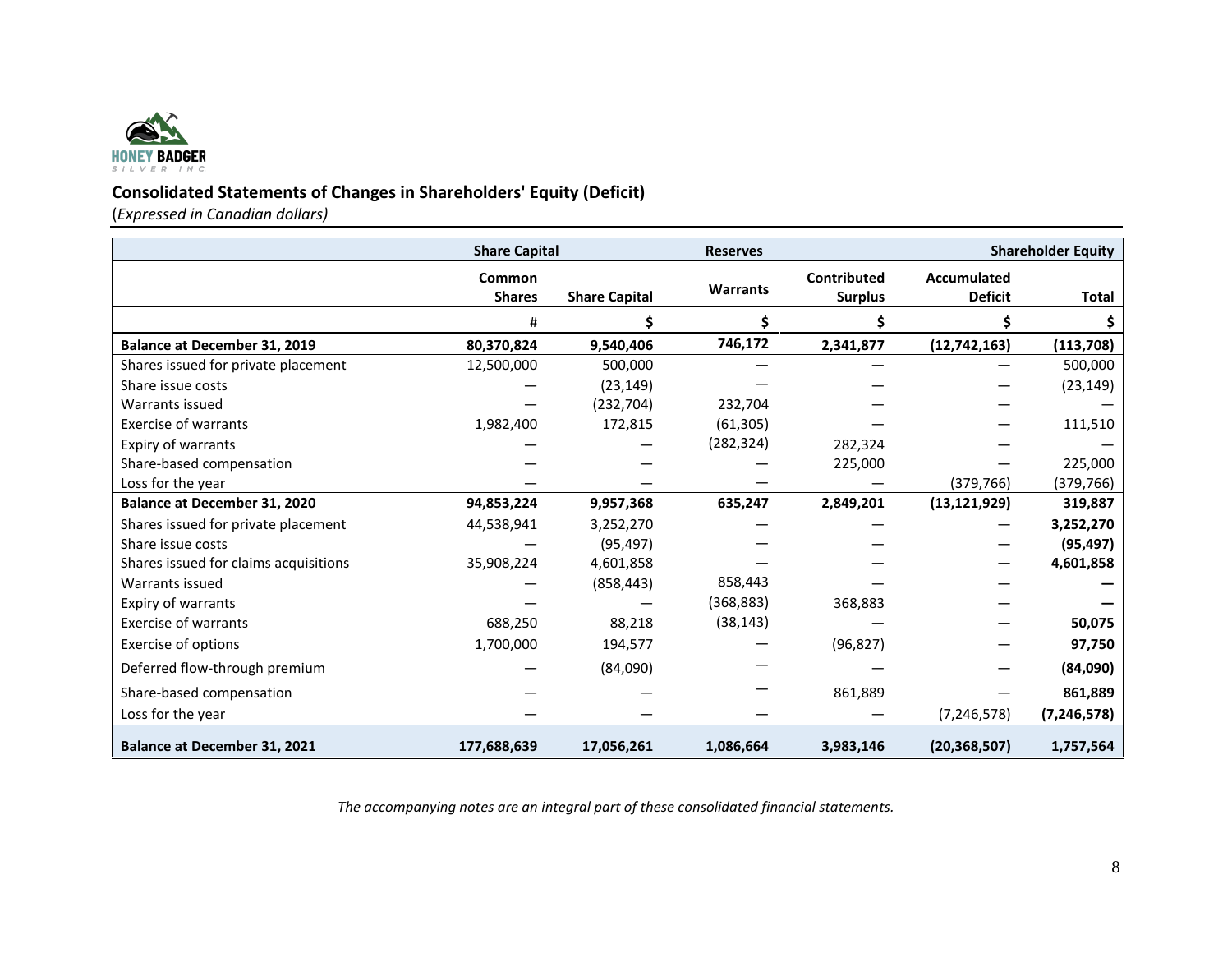

# **1. Nature of Operations**

Honey Badger Silver Inc. ("Honey Badger" or the "Company") was incorporated in Ontario in 1992 and is engaged in the identification and acquisition of silver and other minerals properties. The Company's head office is located at Ste. 2704, 401 Bay St., Toronto, Ontario M5H 2Y4. The Company is traded on the TSX Venture Exchange ("TSXV") under the symbol "TUF" and on the OTCQB Exchange in the United States under the symbol "HBEIF".

#### **2. Going Concern**

These consolidated financial statements do not give effect to adjustments that would be necessary should the Company be unable to continue as a going concern and therefore need to realize its assets and liquidate its liabilities and commitments in other than the normal course of business and at amounts different from those reflected in these consolidated financial statements.

The accompanying consolidated financial statements have been prepared on going concern basis which contemplates the realization of assets and liquidation of liabilities in the normal course of operations for the next fiscal year. The Company is currently in the exploration stage and has not commenced commercial operations. For the year ended December 31, 2021, the Company had a loss of \$7,246,578 (2020 – \$379,766) and an accumulated deficit of \$20,368,507 (2020 - \$13,121,929).

Although the Company has taken steps to verify title to exploration and evaluation properties in which it has an interest, in accordance with industry standards for the current stage of exploration of such properties, these procedures do not guarantee the Company's title. Property title may be subject to government licensing requirements or regulations, social licensing requirements, unregistered prior agreements, unregistered claims, aboriginal claims, and non-compliance with regulatory and environmental requirements. The Company's assets may also be subject to increases in taxes and royalties, renegotiation of contracts, expropriation of properties, and political uncertainty.

The Company has not yet determined whether its exploration and evaluation assets contain economically recoverable reserves. The recovery of amounts comprising the exploration and evaluation assets is dependent upon the establishment and confirmation of recoverable reserves, the ability of the Company to obtain necessary financing to successfully complete the exploration and development of any such reserves, the potential future profitability of any such reserves or alternatively, the disposition, on an advantageous basis, of the Company's interests in the exploration and evaluation assets.

Working capital at December 31, 2021 is \$1,757,564 (December 31, 2020 – \$319,887). Management believes it has sufficient funding to meet the ongoing general and administrative expenses incurred to maintain operations for the next 12 months. However, depending on exploration results and the Company's plans for future acquisitions, the Company may need to raise additional funds, through the issuance of equity or debt. Although the Company has been successful in raising funding to date there can be no assurance that adequate or sufficient funding will be available in the future, or available under terms acceptable to the Company. In the event the Company is unable to secure further financing, it may not be able to make additional acquisitions or advance exploration, therefore, for these reasons, there may exist material uncertainties that cast significant doubt on the ability of the Company to continue as a going concern.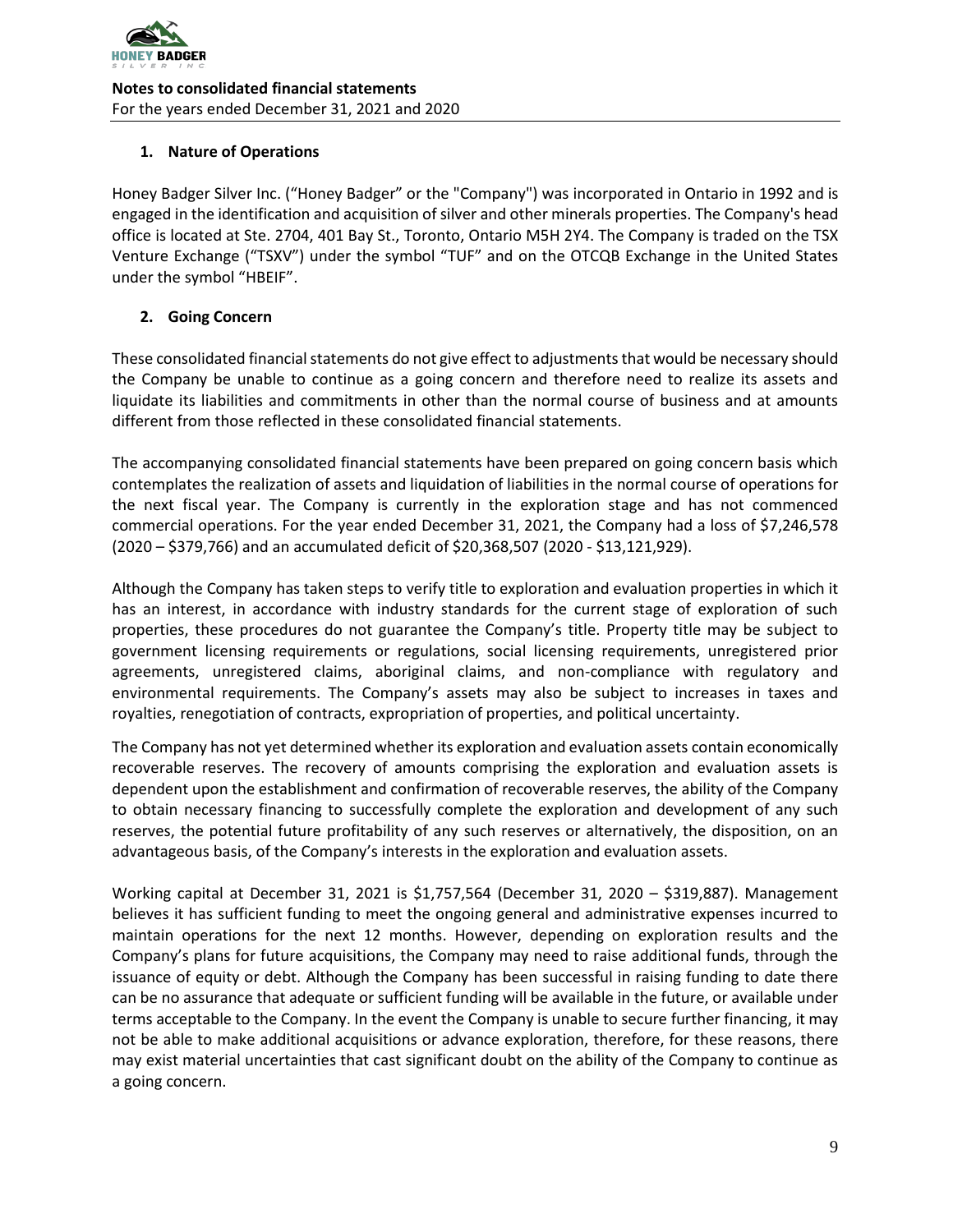

#### Novel Coronavirus ("COVID-19")

Since March 2020 there has been a continuing global outbreak of COVID-19 (coronavirus), which has had a significant impact on businesses through the restrictions put in place by the Canadian, provincial, and municipal governments regarding travel, business operations and isolation/quarantine orders. At this time, it is unknown the extent of the impact the COVID-19 outbreak may have on the Company as this will depend on future developments that are highly uncertain and that cannot be predicted with confidence. These uncertainties arise from the inability to predict the ultimate geographic spread of the disease, and the duration of the outbreak, including the duration of travel restrictions, business closures or disruptions, and quarantine/isolation measures that are currently, or may be put, in place by Canada and other countries to fight the virus.

Global stock markets have also experienced high volatility and significant movement. Governments and central banks have responded with monetary and fiscal interventions to stabilize economic conditions. There is significant uncertainty surrounding COVID-19 and the extent and impact that it may have on our financial position and results, exploration activities, workers, partners, consultants, suppliers and on global financial markets is indeterminable at this time.

# **3. Significant Accounting Policies**

# *(a) Statement of compliance*

These consolidated financial statements have been prepared in accordance with International Financial Reporting Standards ("IFRS") as issued by the International Accounting Standards Board ("IASB"). IFRS comprise IFRSs, International Accounting Standards ("IAS") and interpretations issued by the International Financial Reporting Interpretations Committee ("IFRIC"s) and the former Standing Interpretations Committee ("SIC"s).

These consolidated financial statements were authorized for issue by the Board of Directors on April 28, 2022.

#### *(b) Basis of presentation*

These consolidated financial statements have been prepared on a historical cost basis except for certain financial instruments that have been measured at fair value. In addition, these consolidated financial statements have been prepared using the accrual basis of accounting, except for cash flow information.

#### *(c) Basis of consolidation*

These consolidated financial statements include the accounts of the Company and its wholly owned subsidiaries 606596 Alberta Ltd., The Thunder Bay Silver & Cobalt Corp. and 2815210 Ontario Limited, all of which have no assets in the current or prior year. 2815210 Ontario Limited was incorporated in Ontario on February 10, 2021. All intercompany balances and transactions have been eliminated.

Controls exist when the Company has the power, directly or indirectly to govern the financial and operating policies or an entity so as to obtain benefits from its activities. The financial statements of subsidiaries are included in the consolidated financial statements from the date that control commences until the date that control ceases.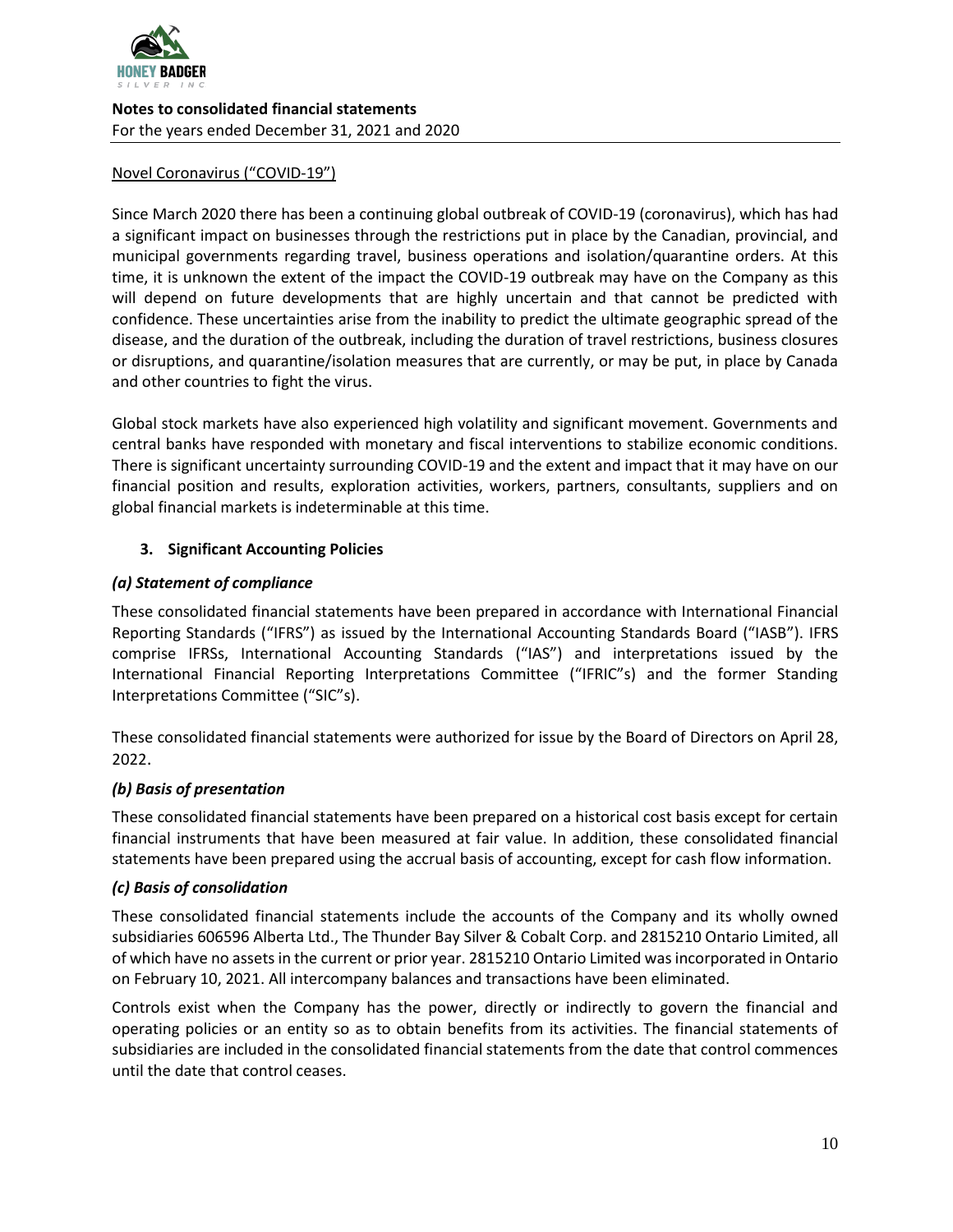

# *(d) Foreign currencies*

The presentation and functional currency of the Company and its subsidiaries is the Canadian dollar.

# *(e) Cash and cash equivalents*

Cash and cash equivalents include cash, demand deposits and short-term, highly liquid investments that are readily convertible to known amounts of cash and are subject to an insignificant risk of changes in value. Cash equivalents have maturities of three months or less at the date of acquisition. Interest earned is included in finance income on the statement of loss and comprehensive loss.

# *(f) Mineral properties and exploration expenditures*

The Company expenses all costs relating to the acquisition and exploration of mineral claims. Such costs include, but are not limited to acquisition costs, geological, geophysical studies, exploratory drilling and sampling.

Once a project has been established as commercially viable and technically feasible, related development expenditures are capitalized. This includes costs incurred in preparing the site for mining operations.

Capitalization ceases when the mine is capable of commercial production, with the exception of development costs that give rise to a future benefit.

# *(g) Asset retirement obligation*

IAS 37 - Provisions, Contingent Liabilities and Contingent Assets, provides guidance relating to asset retirement obligations. An obligation to incur restoration, rehabilitation and environmental costs arises when environmental disturbance is caused by the exploration, development or ongoing production of a mineral property interest. Such costs arising for the decommissioning of plant and other site preparation work, discounted to their net present value, are provided for and charged to expenses as an exploration cost, as soon as the obligation to incur such costs arises. Discount rates using a pretax rate that reflect the time value of money are used to calculate the net present value. The related liability is adjusted each period for the unwinding of the discount rate and for changes to the current market-based discount rate, amount or timing of the underlying cash flows needed to settle the obligation.

As at December 31, 2021 and 2020, the Company had no asset retirement obligations.

# *(h) Flow-through shares*

The Company will from time to time, issue flow-through common shares to finance a significant portion of its exploration program. Pursuant to the terms of the flow-through share agreements, these shares transfer the tax deductibility of qualifying resource expenditures to investors. On issuance, the Company bifurcates the flow-through share into i) a flow-through share premium, equal to the estimated premium, if any, investors pay for the flow-through feature, which is recognized as a liability, and ii) share capital. Upon expenditures being incurred, the Company derecognizes the liability and recognizes a gain on flowthrough premium for the amount of tax reduction renounced to the shareholders.

Proceeds received from the issuance of flow-through shares are restricted to be used only for Canadian resource property exploration expenditures. The Company may also be subject to a Part XII.6 tax on flowthrough proceeds renounced under the Look-back Rule, in accordance with Government of Canada flowthrough regulations. When applicable, this tax is accrued as a financial expense until paid.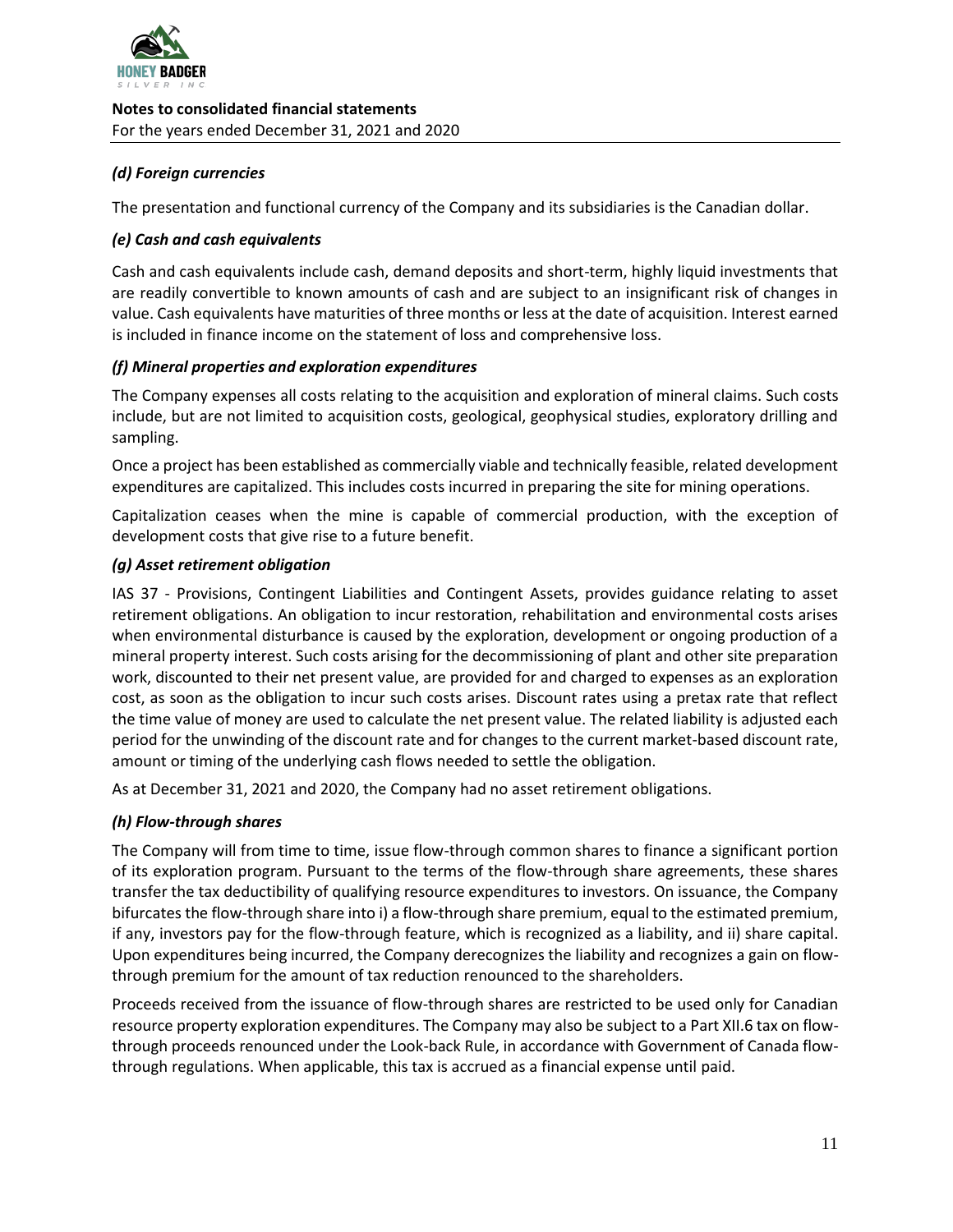

# *(i) Share capital*

Common shares are classified as equity. Incremental costs directly attributable to the issue of common shares and share purchase warrants are recognized as a deduction from equity, net of any tax effects. Common shares issued for consideration other than cash, are valued based on their market value at the date the shares are issued.

Proceeds received on the issuance of units, consisting of common shares and share purchase warrants, are allocated to common shares and warrants reserve on a relative fair value basis whereby the common shares are valued based on the quoted market price of the common shares at the time the units are issued, and the share purchase warrants are valued using the Black-Scholes option pricing model. The fair value of the warrants upon issuance are reflected in the reserve for warrants account until such time that the warrants are exercised, at which time the corresponding amount will be transferred to share capital. If the warrants expire unexercised, the amount recorded is transferred to contributed surplus.

#### *(j) Income taxes*

Income tax expense consists of current and deferred tax expense. Current and deferred tax are recognized in profit or loss except to the extent they relate to items recognized directly in equity or other comprehensive income.

Current tax is recognized and measured at the amount expected to be recovered from or payable to the taxation authorities based on the income tax rates enacted or substantively enacted at the end of the reporting period and includes any adjustment to taxes payable in respect of previous years.

Deferred tax is recognized on any temporary differences between the carrying amounts of assets and liabilities in the financial statements and the corresponding tax bases used in the computation of taxable earnings. Deferred tax assets and liabilities are measured at the tax rates that are expected to apply in the period when the asset is realized and the liability is settled. The effect of a change in the enacted or substantively enacted tax rates is recognized in loss and comprehensive loss depending on the item to which the adjustment relates.

The following temporary differences are not provided for: goodwill not deductible for tax purposes; the initial recognition of assets or liabilities that affect neither accounting or taxable loss; and differences relating to investments in subsidiaries to the extent that they will probably not reverse in the foreseeable future. The amount of deferred tax provided is based on the expected manner of realization or settlement of the carrying amount of assets and liabilities, using tax rates enacted or substantively enacted at the statement of financial position date.

Deferred tax assets are recognized to the extent future recovery is probable. At each reporting period end, deferred tax assets are reduced to the extent that it is no longer probable that sufficient taxable earnings will be available to allow all or part of the asset to be recovered.

# *(k) Share-based payment transactions*

The stock option plan allows the Company's employees and consultants to acquire shares of the Company. The fair value of options granted is recognized as a share-based payment expense with a corresponding increase in equity. An individual is classified as an employee when the individual is an employee for legal or tax purposes (direct employee) or provides services similar to those performed by a direct employee.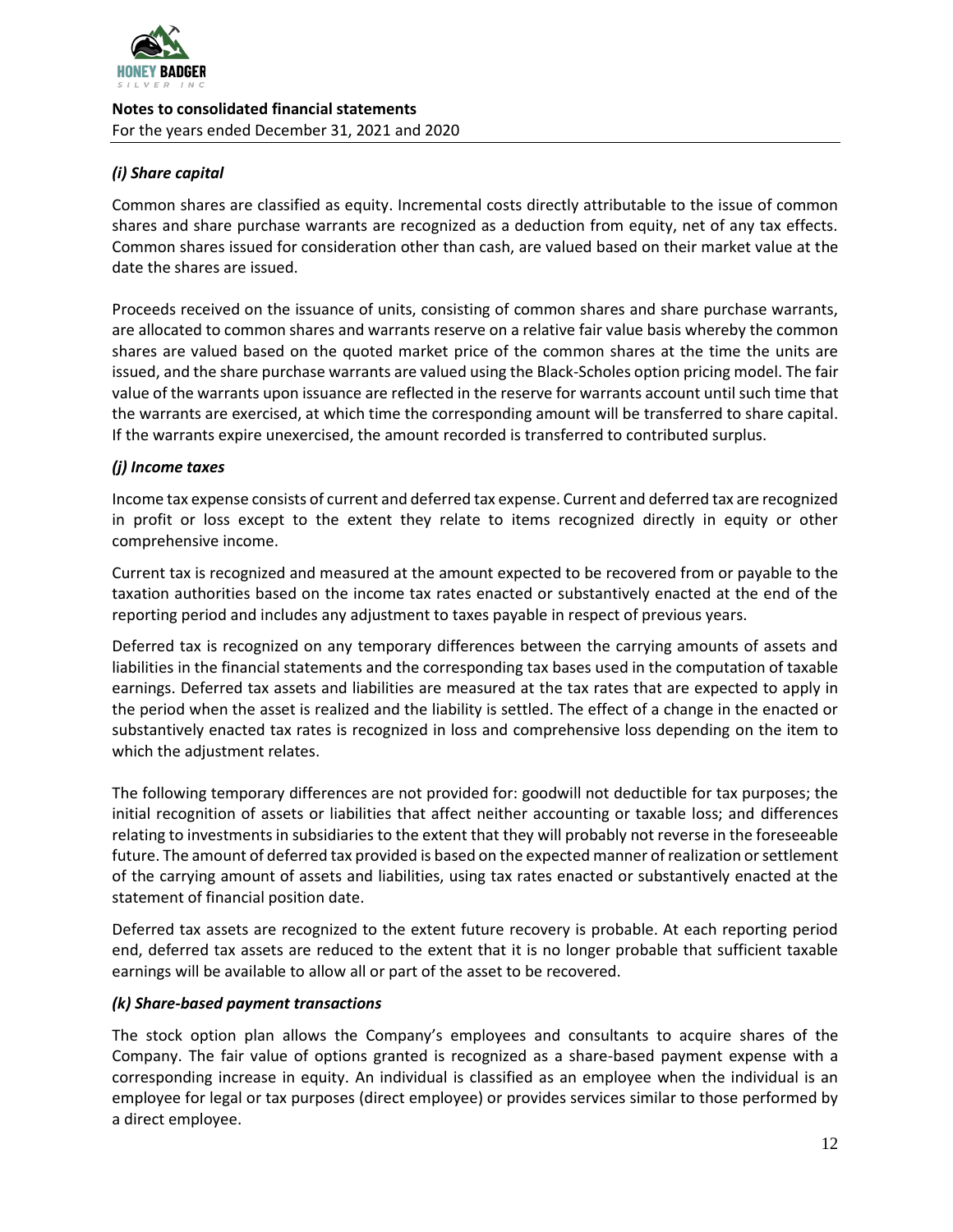

The fair value is measured at the grant date and each tranche is recognized on a graded-vesting basis over the period during which the options vest. The fair value of the options granted is measured using the Black-Scholes option pricing model taking into account the terms and conditions upon which the options were granted. At each period end, the amount recognized as an expense is adjusted to reflect the actual number of share options that are expected to vest.

In situations where equity instruments are granted to non-employees and some or all goods and services received by the entity as consideration cannot be specifically identified, they are measured at fair value of the share-based payments. Otherwise, share-based payments are measured at the fair value of goods or services received.

In situations where shares are issued for acquisitions, the fair value of the shares is based on market value at the time of the issuance of shares.

# *(l) Loss per share*

The Company presents the basic and diluted loss per share data for its common shares, calculated by dividing the loss attributable to common shareholders of the Company by the weighted average number of common shares outstanding during the period. Diluted loss per share is determined by adjusting the loss attributable to common shareholders and the weighted average number of common shares outstanding for the effects of all dilutive potential common shares.

#### *(m) New standards not yet adopted by the Company*

#### Future accounting policies

IAS 1 – Presentation of Financial Statements ("IAS 1") was amended in January 2020 to provide a more general approach to the classification of liabilities under IAS 1 based on the contractual arrangements in place at the reporting date. The amendments clarify that the classification of liabilities as current or noncurrent is based solely on a company's right to defer settlement at the reporting date. The right needs to be unconditional and must have substance. The amendments also clarify that the transfer of a company's own equity instruments is regarded as settlement of a liability, unless it results from the exercise of a conversion option meeting the definition of an equity instrument. The amendments are effective for annual periods beginning on January 1, 2023.

#### *(n) Financial Instruments*

The Company provides information about its financial instruments measured at fair value at one of three levels according to the relative reliability of the inputs used to estimate the fair value:

Level 1 – quoted prices (unadjusted) in active markets for identical assets or liabilities;

Level 2 – inputs other than quoted prices included in Level 1 that are observable for the asset or liability, either directly (i.e., as prices) or indirectly (i.e., derived from prices); and

Level 3 – inputs for the asset or liability that are not based on observable market data (unobservable inputs).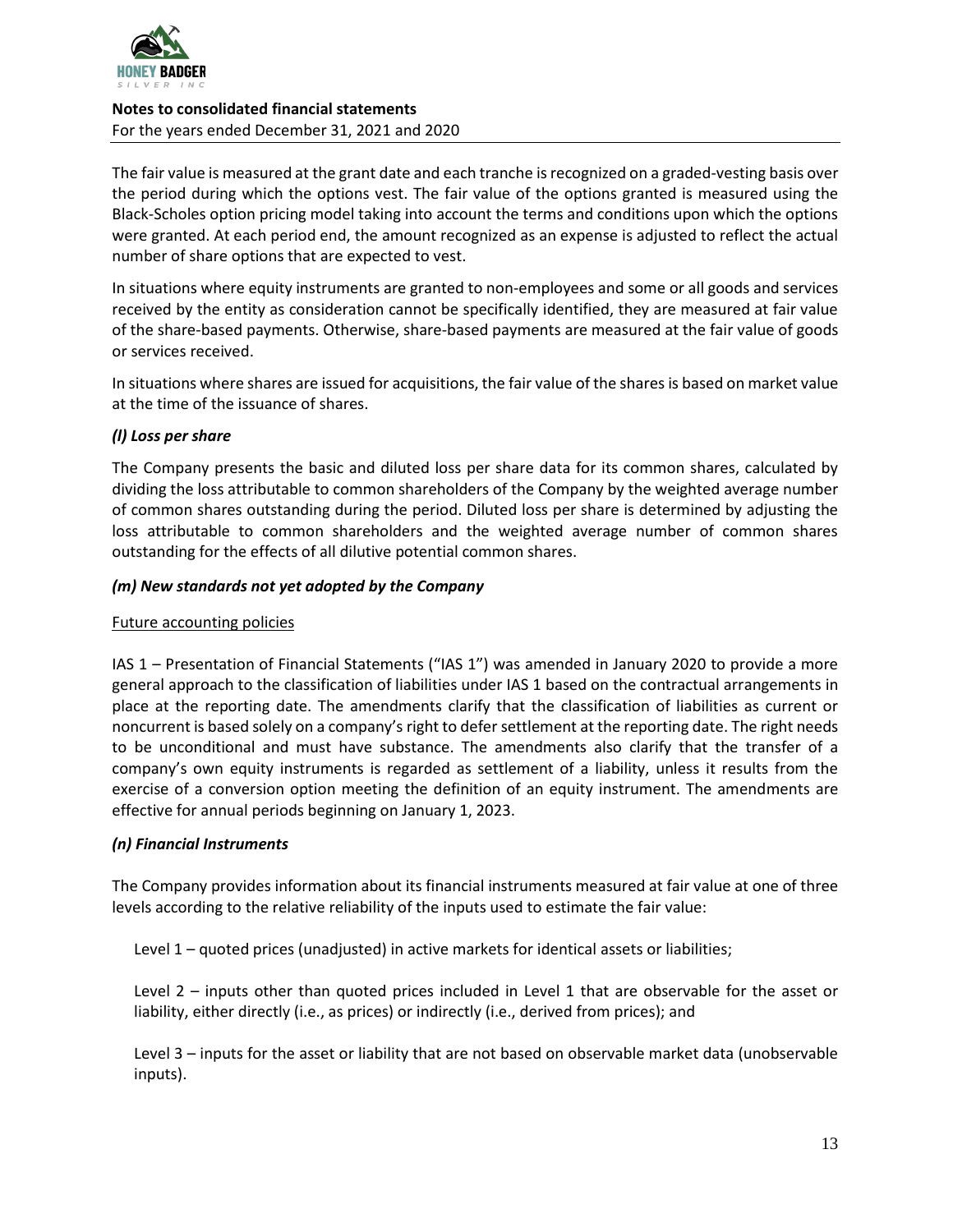

#### (i) Non-derivative financial assets and liabilities

#### **Recognition**

The Company recognizes financial assets and financial liabilities on the date the Company becomes a party to the contractual provisions of the instruments.

#### **Classification**

The Company classifies its financial assets and financial liabilities using the following measurement categories:

(a) Those to be measured subsequently at fair value (either through other comprehensive income (loss) or through profit or loss); and

(b) Those to be measured at amortized cost.

The classification of financial assets depends on the business model for managing the financial assets and the contractual terms of the cash flows. Financial liabilities are classified as those to be measured at amortized cost unless they are designated as those to be measured subsequently at fair value through profit or loss (an irrevocable election at the time of recognition). For assets and liabilities measured at fair value, gains and losses are either recorded in profit or loss or other comprehensive income (loss).

The Company reclassifies financial assets when and only when its business model for managing those assets changes. Financial liabilities are not reclassified.

The Company's marketable securities are classified as FVTPL. Marketable securities held in companies with an active market are classified as current assets at fair value. Marketable securities held in nonpublic companies without an active market are classified as non-current assets and are valued at fair value. In situations where fair value is indeterminable or impracticable to determine, the shares are recorded at cost. This may occur when non-public company shares are received as payment for mineral property interests.

In such situations cost is determined by reference to the issue price of similar shares issued by the non-public entity for cash, at or near the time of issue of the investment shares, and in similar volumes. When, at future measurement dates fair value is still indeterminable, or impracticable, cost is used as the measure of fair value.

Cash and cash equivalents and reclamation deposits are classified as FVTPL and are accounted for at fair value. Cash equivalents include highly liquid investments with original maturities of three months or less, and which are subject to an insignificant risk of change in value. Cash equivalents are held for the purpose of meeting short-term cash commitments rather than for investment or other purposes. Other receivables are classified as financial assets at amortized cost.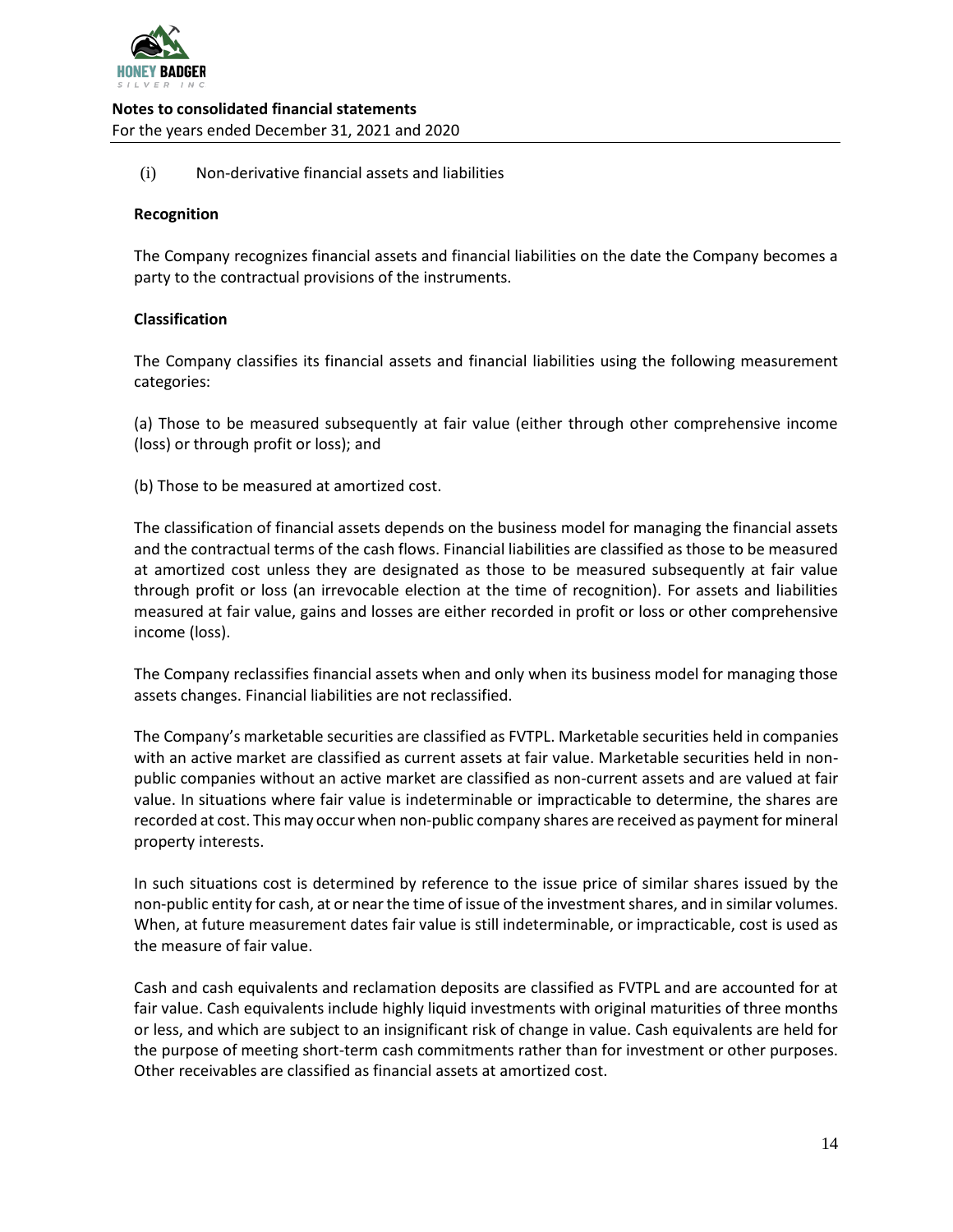

#### ii) Derivative financial assets

Warrants are classified as derivative financial assets and are recorded at FVTPL. Warrants without an active market that are received as attachments to common share units are valued at measurement date using a valuation technique, such as the Black-Scholes option pricing model, which is equal to the higher of the market value of the underlying security, less the exercise price of the warrant, or zero.

#### (ii) Other financial liabilities

The Company has the following other financial liabilities: accounts payable and accrued liabilities.

#### **4. Significant accounting judgments, estimates and assumptions**

The preparation of financial statements in accordance with IFRS requires management to make judgments, estimates and assumptions that affect the reported amounts of assets and liabilities and disclosures of contingent assets and liabilities at the date of the financial statements and reported amounts of expenses during the reporting period. Judgments, estimates, and assumptions are continuously evaluated and are based on management's best knowledge of the relevant facts and circumstances, having regard to previous experience. However, actual outcomes may differ from the amounts included in the financial statements.

Significant assumptions about the future and other sources of estimation uncertainty that management has made at the end of the reporting period, that could have an effect on the amounts recognized in the financial statements relate to the following:

#### *Going concern*

The preparation of the financial statements requires management to make judgments regarding the going concern of the Company as previously discussed in Note 2 of the financial statements.

#### *Deferred taxes*

The estimation of income taxes includes evaluating the recoverability of deferred tax assets based on an assessment of the Company's ability to utilize the underlying future tax deductions against future taxable income prior to expiry of those deductions. Management assesses whether it is probable that some or all of the deferred tax assets will not be realized. The ultimate realization of deferred tax assets is dependent upon the generation of future taxable income, which in turn is dependent upon the successful discovery, extraction, development and commercialization of mineral reserves. To the extent that management's assessment of the Company's ability to utilize future tax deductions changes, the Company would be required to recognize more or fewer deferred tax assets, and deferred tax provisions or recoveries could be affected.

#### *Deferred Flow-Through Premium Estimates*

Recorded costs of flow-through share premium liabilities reflect premiums received by the Company on the issue of flow-through shares. The premium is subject to measurement uncertainties and requires the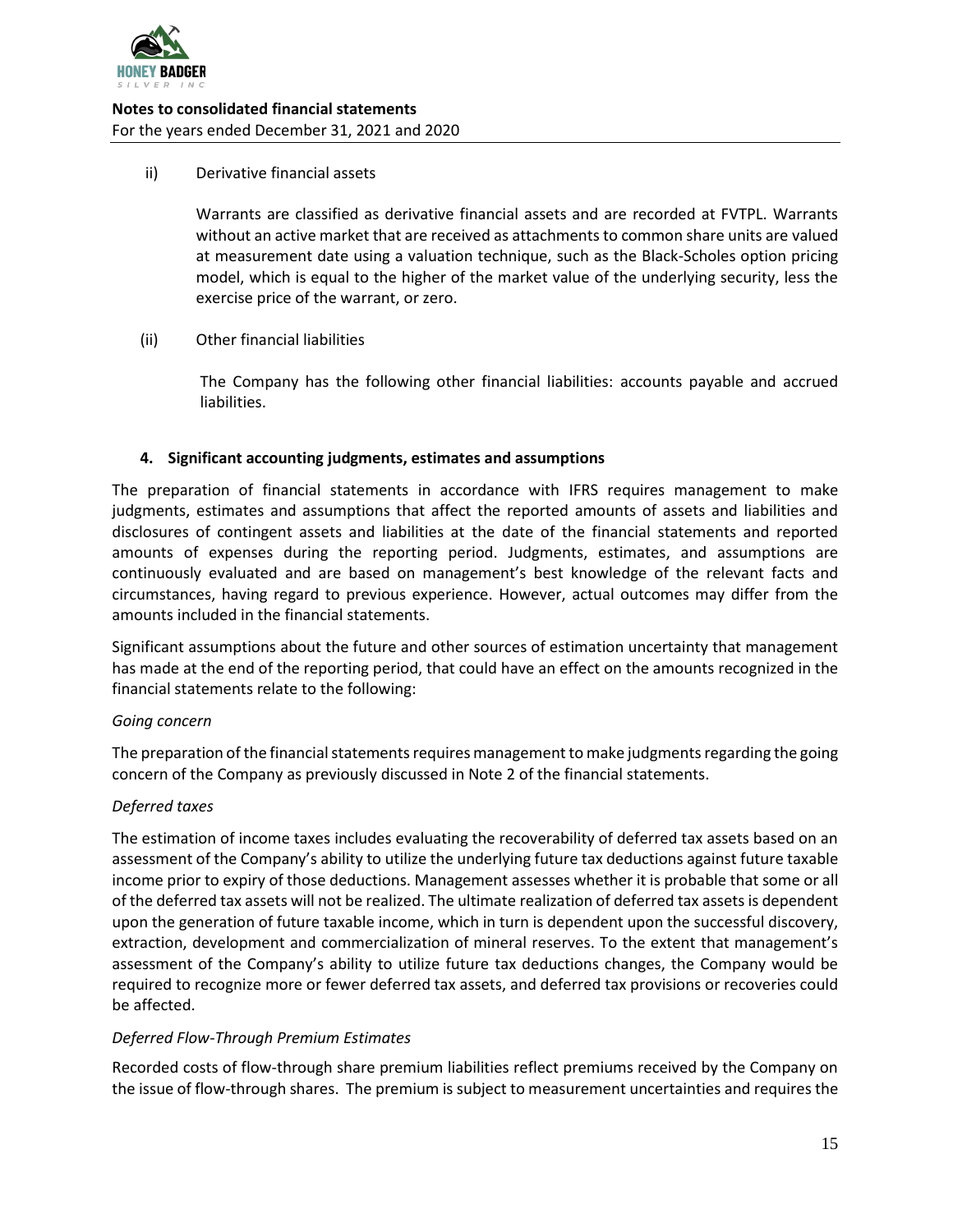

Company to assess the value of non-flow-through shares. The determination is subjective and does not necessarily provide a reliable single measure of the fair value of the premium liability.

#### *Share-based compensation*

Estimating fair value for granted stock options requires determining the most appropriate valuation model which is dependent on the terms and conditions of the grant. This estimate also requires determining the most appropriate inputs to the valuation model including the expected life of the option, volatility, dividend yield, and rate of forfeitures and making assumptions about them. The value of the share-based payment expense for the year along with the assumptions and model used for estimating fair value for share-based compensation transactions are disclosed in note 8(c) of the financial statements.

#### **5. Exploration and Evaluation Expenditures ("E&E")**

#### **Thunder Bay, Ontario Properties**

The following table summarizes the cumulative E&E expenditures the Company has incurred on its Thunder Bay, Ontario properties to December 31, 2021:

| Balance, December 31, 2019        | \$2,867,416 |
|-----------------------------------|-------------|
| Exploration and evaluation        | 52,269      |
| Balance, December 31, 2020        | \$2,919,685 |
| Claims acquisition - for shares   | 77,245      |
| Claims maintenance                | 67,061      |
| <b>Exploration and evaluation</b> | 22,675      |
| Balance, December 31, 2021        | \$3,086,666 |

*Thunder Bay Silver & Cobalt Corp.*

On June 7, 2018, the Company acquired Thunder Bay Silver & Cobalt Corp., a private company that holds certain mineral claims in the historic Thunder Bay Silver District ("Thunder Bay"). The property is subject to a 2.5% net smelter royalty ("NSR") which may be repurchased for \$1,500,000.

On January 8, 2021, the Company staked additional claims in Thunder Bay.

On July 20, 2021, the Company acquired an 80% interest in certain additional silver properties in Thunder Bay, from Romios Gold Resources ("Romios Gold"), for the issuance of 1,103,506 common shares, valued at \$77,245. The Company was also granted a right of refusal by Romios Gold on the remaining 20% interest.

#### *Beaver Silver Property*

On July 19, 2018, the Company entered into an option agreement to acquire up to a 100% interest in the Beaver Silver Property from Cairngorm Mines Ltd. Under the terms of the option agreement, the Company may exercise the option over a three-year period, by a) making cash payments totaling \$75,000,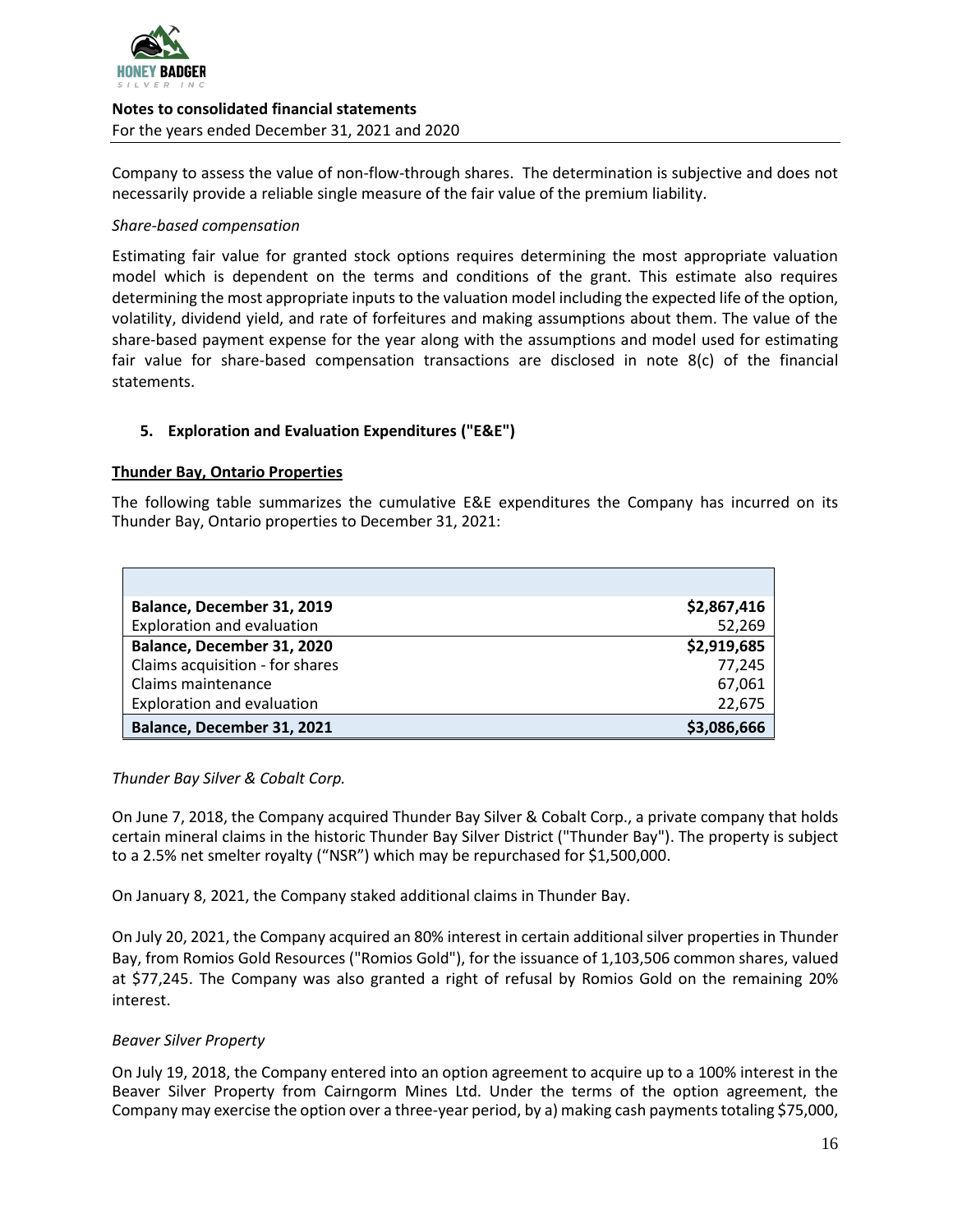

b) incurring exploration expenditures of \$750,000 over the option period and by c) issuing common shares with a market value of \$410,000 over the option period. Once the three conditions are met, the Optionor shall be granted a 2% NSR which may be repurchased by the Company for \$1,000,000. The Company is currently in default under the terms of the agreement. However, negotiations continue to enter into a new option agreement.

#### **Yukon Silver Properties**

On June 4, 2021, the Company acquired the rights, title and 100% interest in three advanced, silverfocused properties located in southeast and south-central Yukon, Canada (the "Acquisition"), from Strategic Metals Ltd. ("Strategic Metals"). The properties are comprised of Plata, Groundhog, and Hy. Consideration for 100% interest in the properties was the issuance of 34,804,718 common shares, valued at \$0.13 per common share, for a total value of \$4,524,613.

| Balance, December 31, 2020        |             |
|-----------------------------------|-------------|
| Claims acquisition – for shares   | 4,524,613   |
| <b>Exploration and evaluation</b> | 160,462     |
| Community relations               | 15,000      |
| Balance, December 31, 2021        | \$4,700,075 |

#### **Other Properties**

#### **LG Diamond Property, Quebec**

The Company holds claims located in the James Bay Region of Quebec. The claims are subject to a 2% NSR to the vendor. One half, or 1%, of the NSR can be bought back for \$1,000,000 and the remaining 1% for \$2,000,000.

During the year ended December 31, 2021, the Company spent a further \$35,084 on technical consulting fees to evaluate a potential acquisition.

#### **6. Cash and cash equivalents**

As at December 31, 2021 and 2020, cash and cash equivalents were held as follows:

| At December 31, | 2021        | 2020      |
|-----------------|-------------|-----------|
| Cash deposits   | \$629,666   | \$225,650 |
| Term deposits   | 1,514,290   | 10,000    |
|                 | \$2,143,956 | \$235,650 |

During the year ended December 31, 2021, the Company invested \$1,500,000 in an interest-bearing, redeemable, guaranteed investment certificate. Accrued interest income in the amount of \$4,290 has been recorded on the statement of profit and loss, as Other Income.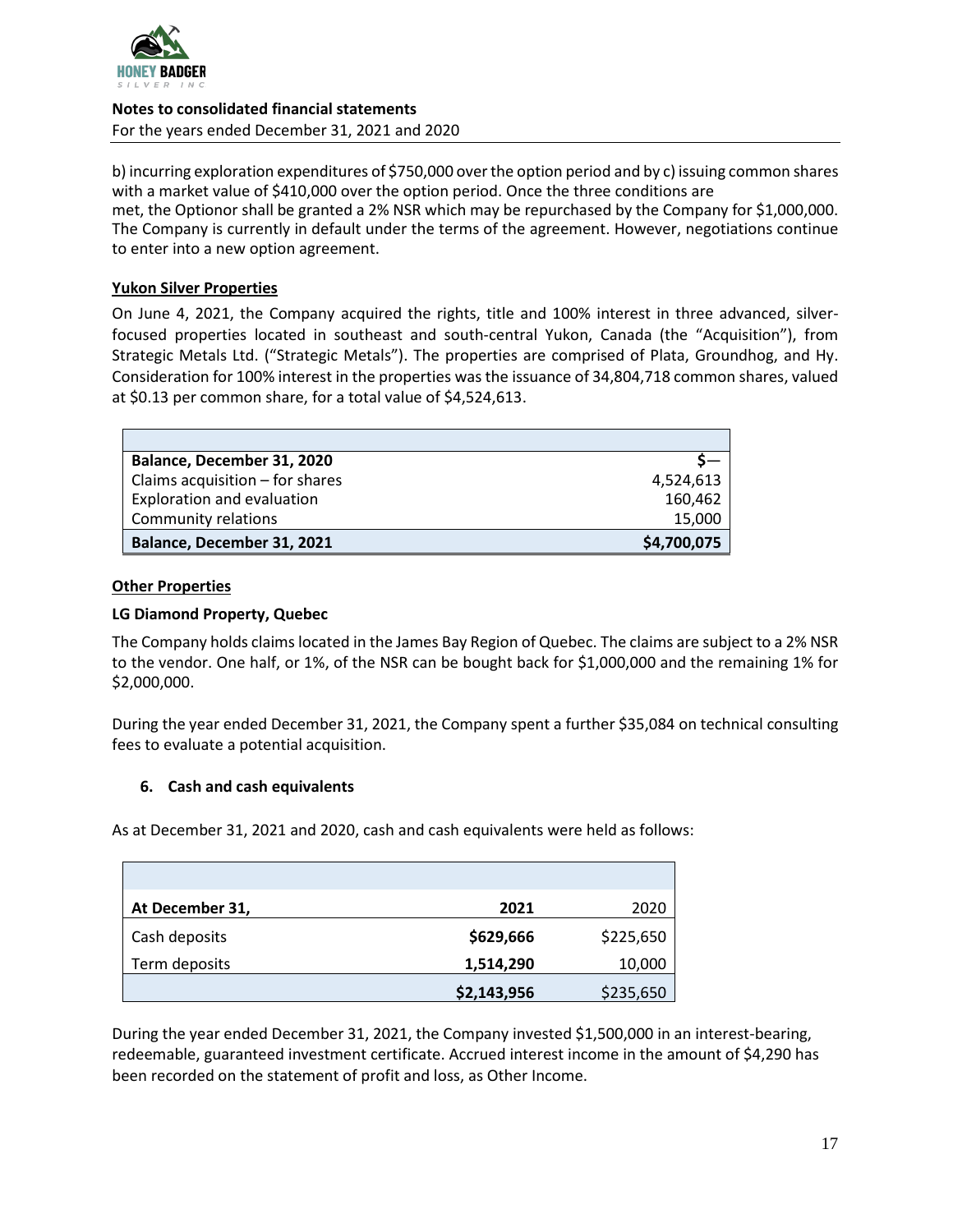

## **7. Marketable Securities**

On June 8, 2020, the Company received common shares of Blue Thunder Mining Inc. in consideration for the sale of exploration data valued at \$320,000.

The following sets out the changes to marketable securities during the years ended December 31, 2021 and 2020:

|                                                  | <b>Marketable securities</b> |
|--------------------------------------------------|------------------------------|
| Balance – December 31, 2019                      |                              |
| Marketable securities acquired for sale of asset | 320,000                      |
| Unrealized gain on marketable securities         | 193,599                      |
| Gain on sale of marketable securities            | 35,500                       |
| Proceeds of Disposition                          | (125, 170)                   |
| Balance – December 31, 2020                      | \$423,929                    |
| Unrealized loss on marketable securities         | (309,781)                    |
| Balance – December 31, 2021                      | S114.148                     |

# **8. Accounts payable and accrued liabilities comprise the following:**

|                            | December 31, | December 31, |
|----------------------------|--------------|--------------|
| As at                      | 2021         | 2020         |
| Accounts payable           | \$323,712    | \$46,227     |
| <b>Accrued liabilities</b> | 34,280       | 64,064       |
|                            | \$357,992    | \$110,291    |

# **9. Flow-through share premium and liability**

The flow-through shares issued pursuant to the July 2021 FT Offering were issued at a premium to the then-market trade price, in recognition of the tax benefits accruing to the subscribers of the Offering. A liability of \$84,090 was recorded accordingly. During the year ended December 31, 2021, the Company incurred \$169,924 of qualified expenditures and a liability of \$56,640 was derecognized through income as a gain on the statement of profit and loss.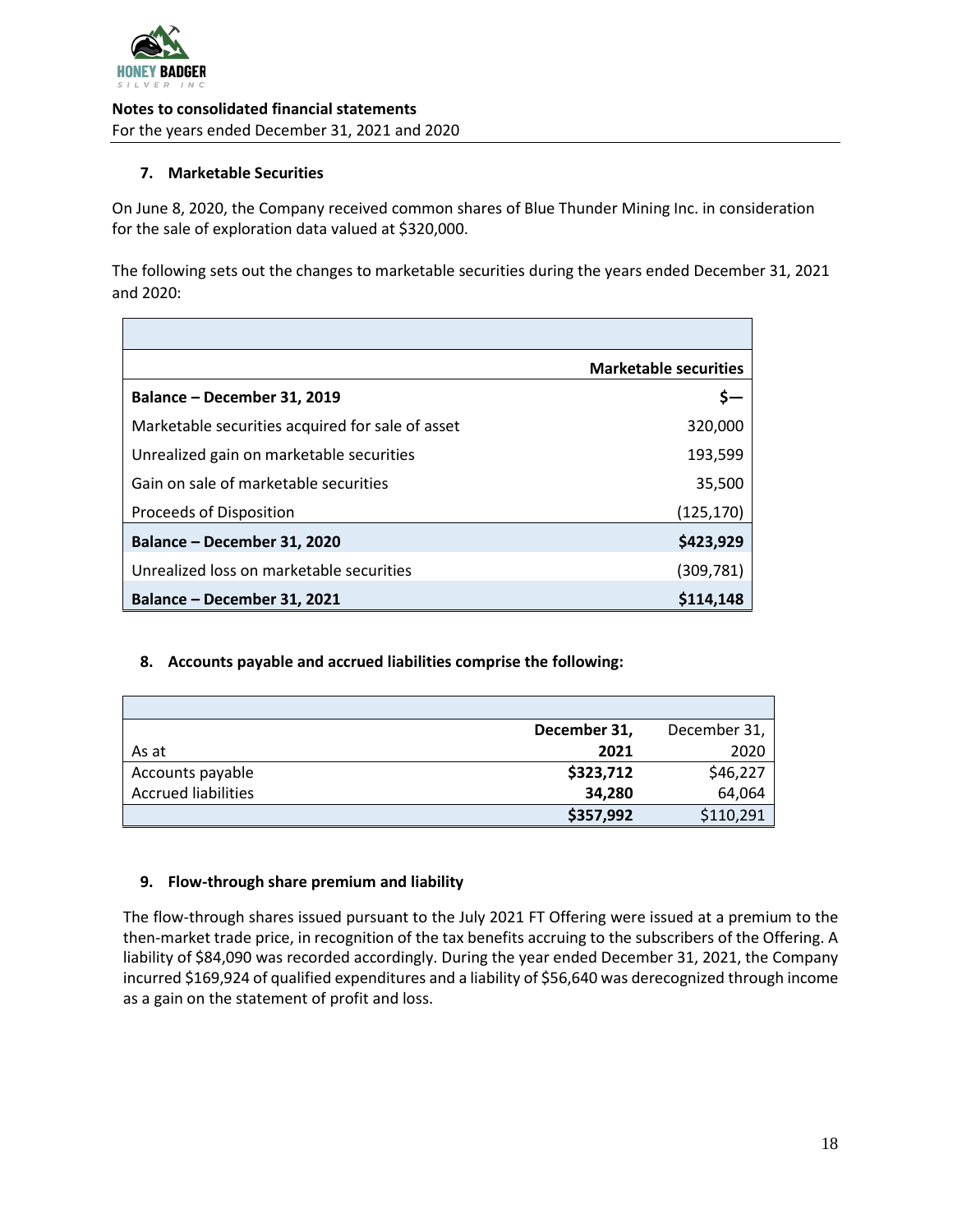

#### **Notes to consolidated financial statements**

For the years ended December 31, 2021 and 2020

| Balance, December 31, 2020                       |           |
|--------------------------------------------------|-----------|
| Liability incurred on flow-through shares issued | 84,090    |
| Flow-through share premium recognized            | (56, 640) |
| Balance, December 31, 2021                       | \$27,450  |

#### **10. Flow-through provision**

Based on historical audits by the Canada Revenue Agency ("CRA"), it was determined that the Company had a shortfall on it previously renounced flow-through financings and has recorded a provision for shareholder indemnification.

The following table sets out the changes, if any, to the provision for the obligation to flow-through subscribers:

| Balance-December 31, 2019          | \$265,031 |
|------------------------------------|-----------|
| Part XII.6 tax and penalties       | 33,000    |
| Balance-December 31, 2020 and 2021 | \$298,031 |

#### **11. Shareholders' equity**

#### **a) Common shares**

The Company's authorized capital stock includes an unlimited number of common shares (issued 177,688,641 common shares) having no par value.

#### Private placements and other share Issuances

On August 21, 2020, the Company completed a non-brokered private placement offering (the "2020 Offering") with the issuance of 12,500,000 units ("2020 Units") for total gross proceeds of \$500,000, or \$0.04 per 2020 Unit. Each 2020 Unit is comprised of one common share ("Common Share") of the Company and one Common Share purchase warrant (the "2020 Warrants"). Each 2020 Warrant is exercisable to acquire one Common Share at a price of \$0.05 per share, for a period of 24 months. A relative fair value of \$232,704 using the Black-Scholes pricing model was assigned to the Warrants.

i. On March 18, 2021, the Company closed a non-brokered private placement that resulted in the issuance of 42,857,143 units ("March 2021 Units") for aggregate gross proceeds of \$3,000,000 (the "March 2021 Offering"). Each March 2021 Unit was priced at \$0.07 and consists of one Common Share in the capital of the Company and one-half of one Common Share purchase warrant (the "March 2021 Warrants"). Each whole March 2021 Warrant entitles the holder to acquire one Common Share at price of \$0.10 per share, for a period of three years. The Common Shares issued in the March 2021 Offering are subject to a statutory four months and one day hold period. A relative fair value of \$856,579 using the Black-Scholes pricing model was assigned to the 2021 Warrants.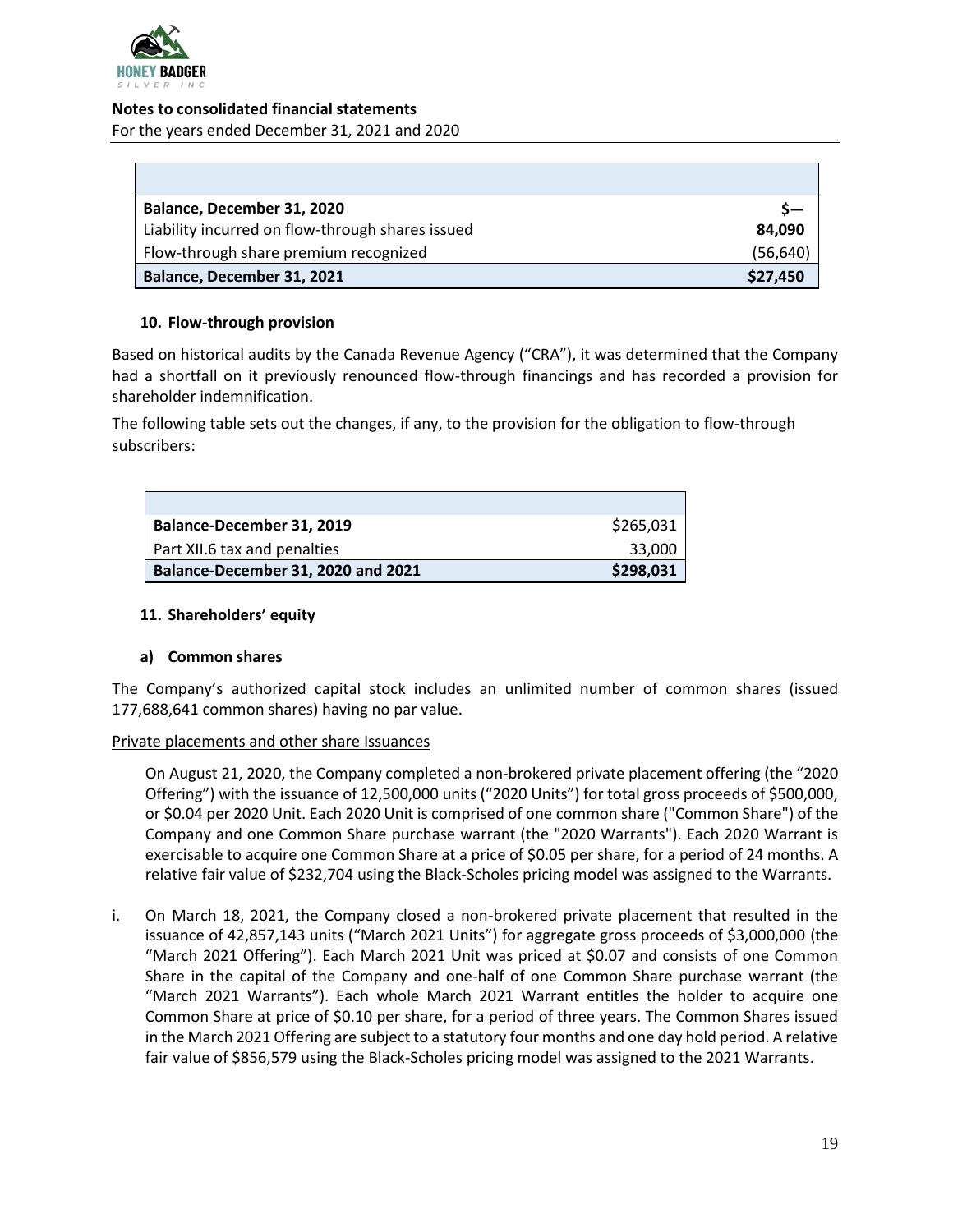

- ii. On June 8, 2021, the Company issued 34,804,718 Common Shares to Strategic Metals at \$0.13 per Common Share for a total value of \$4,524,613, to acquire the rights, title and interest in three silverfocused properties located in southeast and south-central Yukon, Canada.
- iii. On July 2, 2021, the Company closed a private placement that resulted in the issuance of 1,681,800 FT common shares of the Company (the "July 2021 FT Offering") at \$0.15 per share for gross proceeds of \$252,270. A total of 114,926 finders warrants were issued for the purchase of 114,926 Common Shares at \$0.15 per Common Share, for two years from closing. The Common Shares issued in the July 2021 Offering were subject to a statutory four months and one day hold period. In relation to the July 21 FT Offering, a flow-through liability of \$84,090 was recognized for the premium paid by the subscribers for the tax benefits attached to the Common Shares.
- iv. On July 26 2021, the Company issued 1,103,506 Common Shares valued at \$77,245 for the acquisition of certain properties situated in the Thunder Bay Silver District, from Romios Gold Resources Inc.
- v. During the year ended December 31, 2021, a total of 688,250 warrants and 1,700,000 stock options were exercised for cash proceeds of \$147,825, for the aggregate issuance of 2,388,250 common shares.

#### **b) Reserve for warrants**

The Company has issued warrants as part of equity financings. The fair value of warrants is recognized upon issuance to reserve for warrants, until expiration or exercise.

- i. In August 2020, the Company issued 12,500,000 Warrants, in connection with the 2020 Offering. The 2020 Warrants have an exercise price of \$0.05 and expire on August 21, 2022. A fair value of \$232,704 was assigned to the 2020 Warrants, using the Black-Scholes option pricing model, using the following assumptions: expected dividend yield of 0%; risk-free interest rate of 0.25%; volatility of 231%, and an expected life of 2 years.
- ii. On March 18, 2021, the Company issued 21,428,571 Warrants in connection with the March 2021 Offering. The March 2021 Warrants have an exercise price of \$0.10 and expire on March 19, 2024. A fair value of \$856,579 was assigned to the Warrants, using the Black-Scholes option pricing model, using the following assumptions: expected dividend yield of 0%; risk-free interest rate of 0.53%; volatility of 158.41%, share price of \$0.07 and an expected life of 3 years.
- iii. In relation to the July 2021 Offering, a total of 114,926 finder warrants were issued with an exercise price of \$0.15. The July 2021 finder warrants expire July 2, 2023. The fair value assigned for the 2021 finder warrants was \$1,864 and was determined using the Black-Scholes option pricing model, with the following assumptions: expected dividend yield of 0%; risk-free interest rate of 0.48%; volatility of 135%, and an expected life of 2 years.
- iv. During the year ended December 31, 2021, 6,182,346 warrants expired unexercised. The fair value of \$368,883 was reclassified to contributed surplus.
- v. During the year ended December 31, 2021, 688,250 warrants were exercised for cash proceeds of \$50,075. The fair value of \$38,143 was reclassified to share capital.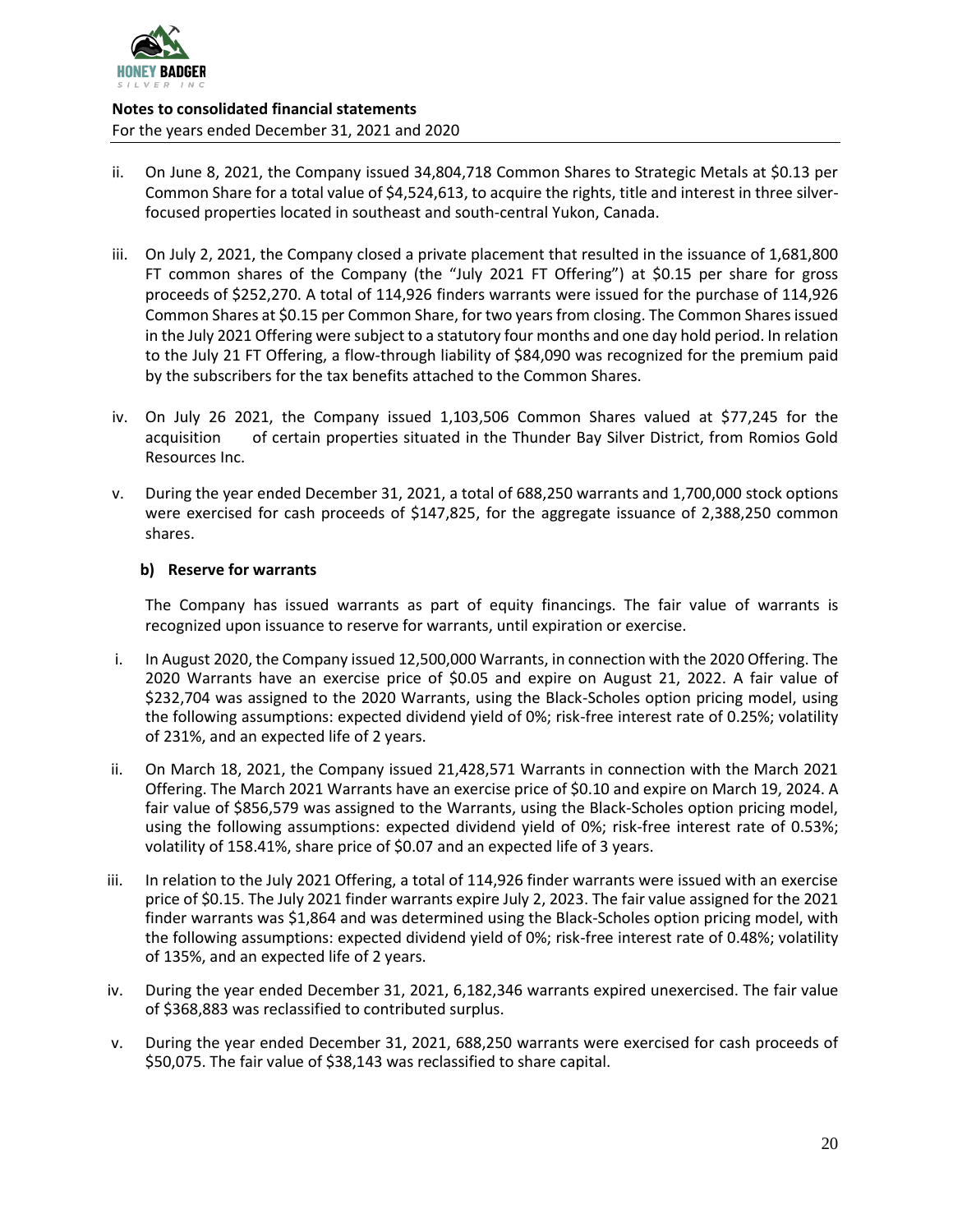

# **Notes to consolidated financial statements**

For the years ended December 31, 2021 and 2020

The following is the activity to reserve for warrants as at and during the years ended December 31, 2021 and 2020:

|                            |               | Weighted       |
|----------------------------|---------------|----------------|
|                            | Number of     | average        |
|                            | warrants      | exercise price |
| Balance, December 31, 2019 | 18,375,077    | \$0.11         |
| Issued (i)                 | 12,500,000    | 0.05           |
| Exercised                  | (1,982,400)   | 0.06           |
| Expired                    | (9,897,081)   | 0.09           |
| Balance, December 31, 2020 | 18,995,596    | \$0.08         |
| Issued (ii)                | 21,428,571    | 0.10           |
| Issued (iii)               | 114,926       | 0.15           |
| Expired (iv)               | (6, 182, 346) | (0.08)         |
| Exercised (v)              | (688, 250)    | (0.07)         |
| Balance, December 31, 2021 | 33,668,497    | \$0.08         |

The following table reflects the warrants issued and outstanding as at December 31, 2021:

| Date of issue   | <b>Expiry date</b> | Weighted<br>average<br>exercise<br>price | Number of<br>warrants | <b>Remaining life</b><br>(years) |
|-----------------|--------------------|------------------------------------------|-----------------------|----------------------------------|
| August 21, 2020 | August 21, 2022    | \$0.05                                   | 12,125,000            | 0.64                             |
| July 2, 2021    | July 2, 2023       | \$0.15                                   | 114,926               | 1.50                             |
| March 18, 2021  | March 18, 2024     | \$0.10                                   | 21,428,571            | 2.21                             |
|                 |                    | \$0.08                                   | 33,668,497            |                                  |

# **c) Stock Options**

The Company has a stock option plan (the "Plan") pursuant to which the Company's Board of Directors may grant incentive stock options to directors, officers, employees and consultants at the discretion of the Board of Directors. The exercise price of the options cannot be less than the closing price of the Company's shares on the trading day preceding the date of grant and the maximum term of any option cannot exceed five years. The Board, in accordance with applicable Exchange or other regulatory requirements, if any, will determine the vesting period. There is no minimum vesting period unless the optionee is engaged in investor relation activities. The maximum aggregate number of common shares under option at any time under the Plan cannot exceed 10% of the issued shares. The fair value of the share-based compensation is recognized as contributed surplus upon vesting.

i. On August 28, 2020, the Company granted 3,750,000 stock options to certain directors, employees, officers and consultants, at an exercise price of \$0.06 per common share. These five-year options vested immediately upon grant. The fair value assigned for the stock options was \$225,000 and was determined using the Black-Scholes option pricing model, with the following assumptions: expected dividend yield of 0%; risk-free interest rate of 0.25%; volatility of 199%, and an expected life of 5 years.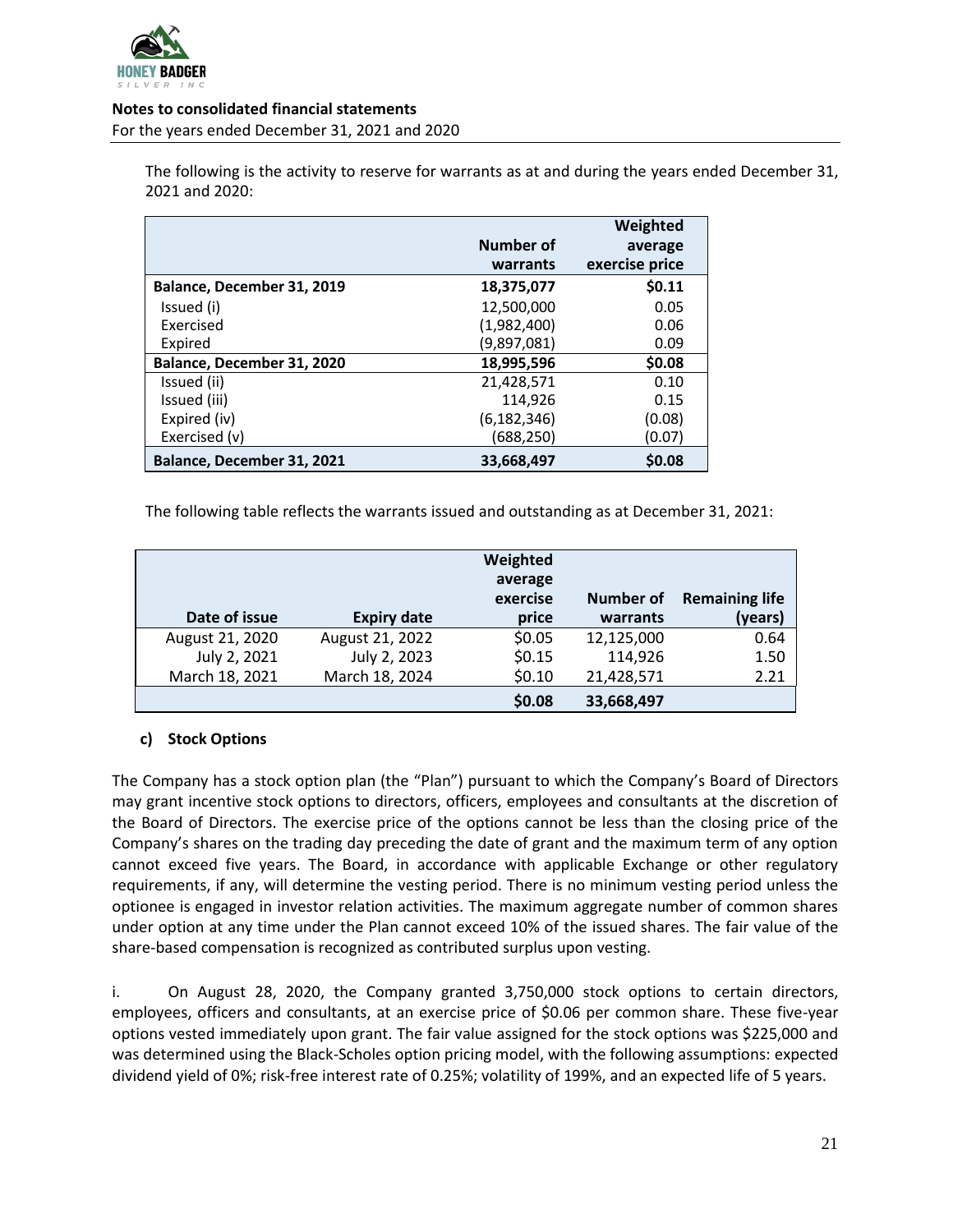

ii On February 11 and February 19, 2021, the Company granted an aggregate of 550,000 five-year options to directors, officers, employees and consultants; 250,000 of the stock options are exercisable at a price of \$0.08 per share and the remaining 300,000 stock options are exercisable at \$0.10. These options vested immediately upon grant. The fair value assigned for the stock options was \$43,489 and was determined using the Black-Scholes option pricing model, with the following assumptions: expected dividend yield of 0%; risk-free interest rate of 0.49%; volatility of 135%, and an expected life of 5 years.

iii. On March 23, 2021, the Company granted a total of 6,175,000 stock options to directors, officers, employees and consultants of the Company. The options are exercisable at a price of \$0.125 per share, for a period of five years from the date of grant. These options vested immediately upon grant. The fair value assigned for the stock options was \$636,833 and was determined using the Black-Scholes option pricing model, with the following assumptions: expected dividend yield of 0%; risk-free interest rate of 0.95%; volatility of 131%, and an expected life of 5 years.

iv. On August 3, 2021, the Company granted a total of 1,500,000 stock options to two newly appointed directors. The options are exercisable at a price of \$0.08 per share, for a period of five years from the date of grant. These options vest 1/3 on the date of grant, 1/3 on the first anniversary of the date of grant and 1/3 on the second anniversary of the date of grant. The fair value assigned to these stock options was \$111,951 and was determined using the Black-Scholes option pricing model, with the following assumptions: expected dividend yield of 0%; risk-free interest rate of 0.78%; volatility of 163%, and an expected life of 5 years. To December 31, 2021, a total of \$60,167 has been recorded as sharebased compensation expense for the options vested to date.

v. On October 28, 2021, the Company granted a total of 750,000 stock options to a director of the Company. The options are exercisable at a price of \$0.065 per share, for a period of five years from the date of grant. These options vest 1/3 on the date of grant, 1/3 on the first anniversary of the date of grant and 1/3 on the second anniversary of the date of grant. The fair value assigned to these stock options was \$38,024 and was determined using the Black-Scholes option pricing model, with the following assumptions: expected dividend yield of 0%; risk-free interest rate of 1.42%; volatility of 127.41%, and an expected life of 5 years. To December 31, 2021, a total of \$16,008 has been recorded as share-based compensation expense for the options vested to date.

vi. On November 1, 2021, the Company granted a total of 100,000 stock option to a consultant. The options fully vest on February 1, 2022. The options are exercisable at a price of \$0.07 per share for a period of three years from the date of grant. The fair value assigned to these stock options was \$5,696 and was determined using the Black-Scholes option pricing model, with the following assumptions: expected dividend yield of 0%; risk-free interest rate of 1.10%; volatility of 151.55%, and an expected life of 5 years. To December 31, 2021, a total of \$3,715 has been recorded as share-based compensation expense for the options vested to date.

vii. On December 30, 2021, the Company granted a total of 4,809,800 stock options to directors, officers, employees, and consultants of the Company. The options are exercisable at a price of \$0.075 per share, for a period of five years from the date of grant. These options vest 1/3 on the date of grant, 1/3 on the first anniversary of the date of grant and 1/3 on the second anniversary of the date of grant. The fair value assigned to these stock options was \$303,784 and was determined using the Black-Scholes option pricing model, with the following assumptions: expected dividend yield of 0%; risk-free interest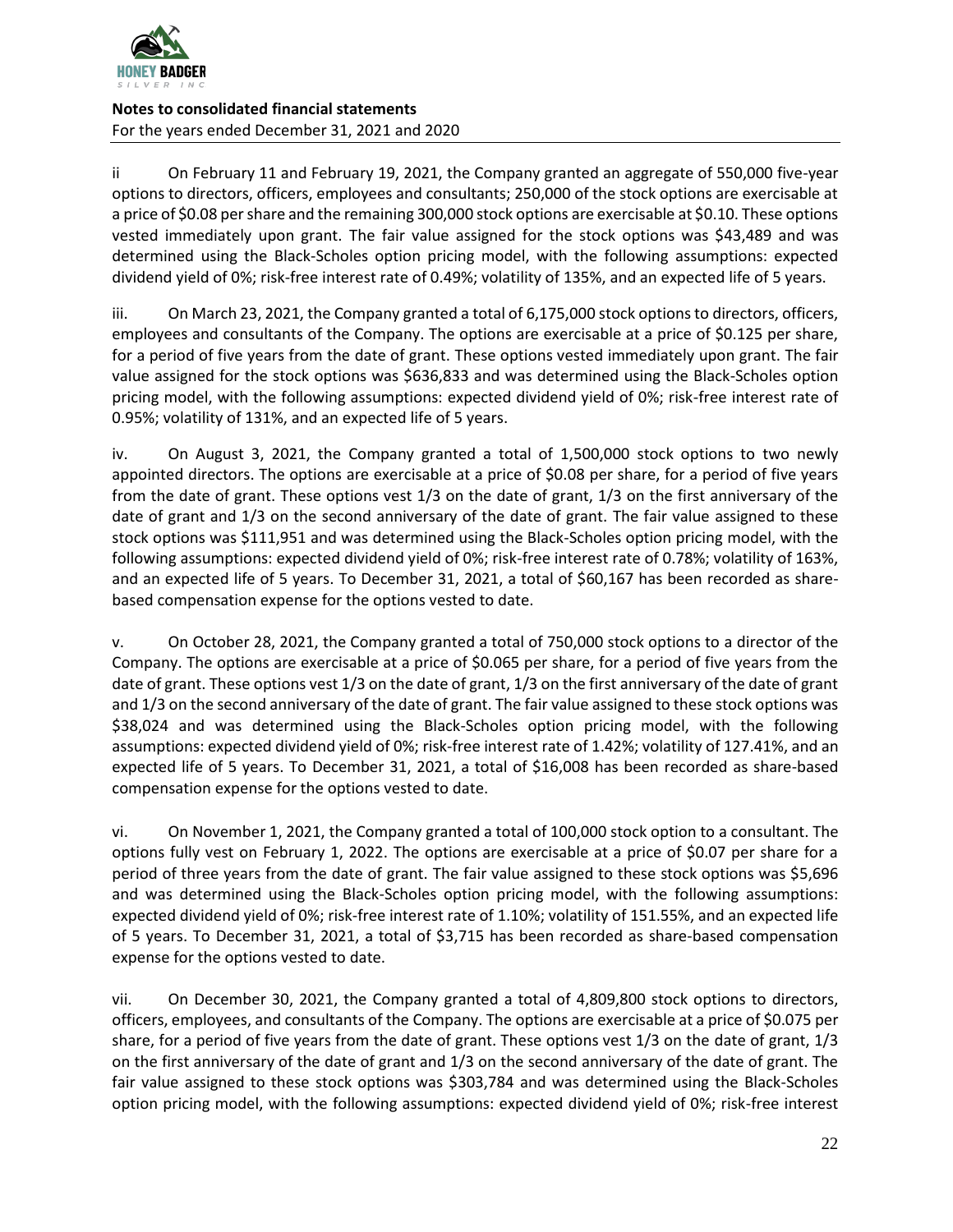rate of 1.28%; volatility of 124.77%, and an expected life of 5 years. To December 31, 2021, a total of \$101,677 has been recorded as share-based compensation expense for the options vested to date.

viii. During the year ended December 31, 2021, 1,700,000 options were exercised for cash proceeds of \$97,750 and the fair value of \$96,827 was reclassified to share capital.

ix. A total of 1,300,000 options expired for employees no longer working for or engaged by the Company.

The following is the stock option activity of the Company as at and during the years ended December 31, 2021 and 2020:

|                            |               | Weighted       |
|----------------------------|---------------|----------------|
|                            | Number of     | average        |
|                            | stock options | exercise price |
| Balance, December 31, 2019 | 5,855,000     | \$0.08         |
| Granted (i)                | 3,750,000     | 0.06           |
| Expired                    | (3,030,000)   | 0.05           |
| Balance, December 31, 2020 | 6,575,000     | \$0.06         |
| Granted (ii) to (vii)      | 13,884,800    | 0.10           |
| Expired                    | (1,300,000)   | (0.10)         |
| Exercised                  | (1,700,000)   | 0.06           |
| Balance, December 31, 2021 | 17,459,800    | \$0.09         |

The following table reflects the stock options outstanding as of December 31, 2021:

| <b>Outstanding</b> | <b>Options</b><br>exercisable | <b>Exercise</b> |                    | Weighted<br>average<br>life |
|--------------------|-------------------------------|-----------------|--------------------|-----------------------------|
| options            |                               | price           | <b>Expiry date</b> | (years)                     |
| 675,000            | 675,000                       | \$0.10          | August 20, 2023    | 1.64                        |
| 100,000            |                               | \$0.07          | November 1, 2024   | 2.84                        |
| 2,900,000          | 2,900,000                     | \$0.06          | August 28, 2025    | 3.66                        |
| 250,000            | 250,000                       | \$0.08          | February 11, 2026  | 4.12                        |
| 300,000            | 300,000                       | \$0.10          | February 19, 2026  | 4.12                        |
| 6,175,000          | 6,175,000                     | \$0.125         | March 23, 2026     | 4.22                        |
| 1,500,000          | 500,000                       | \$0.08          | August 3,2026      | 4.59                        |
| 750,000            | 250,000                       | \$0.065         | October 28,2026    | 4.82                        |
| 4,809,800          | 1,603,267                     | \$0.075         | December 30 2026   | 5.00                        |
| 17,459,800         | 12,653,267                    | \$0.09          |                    |                             |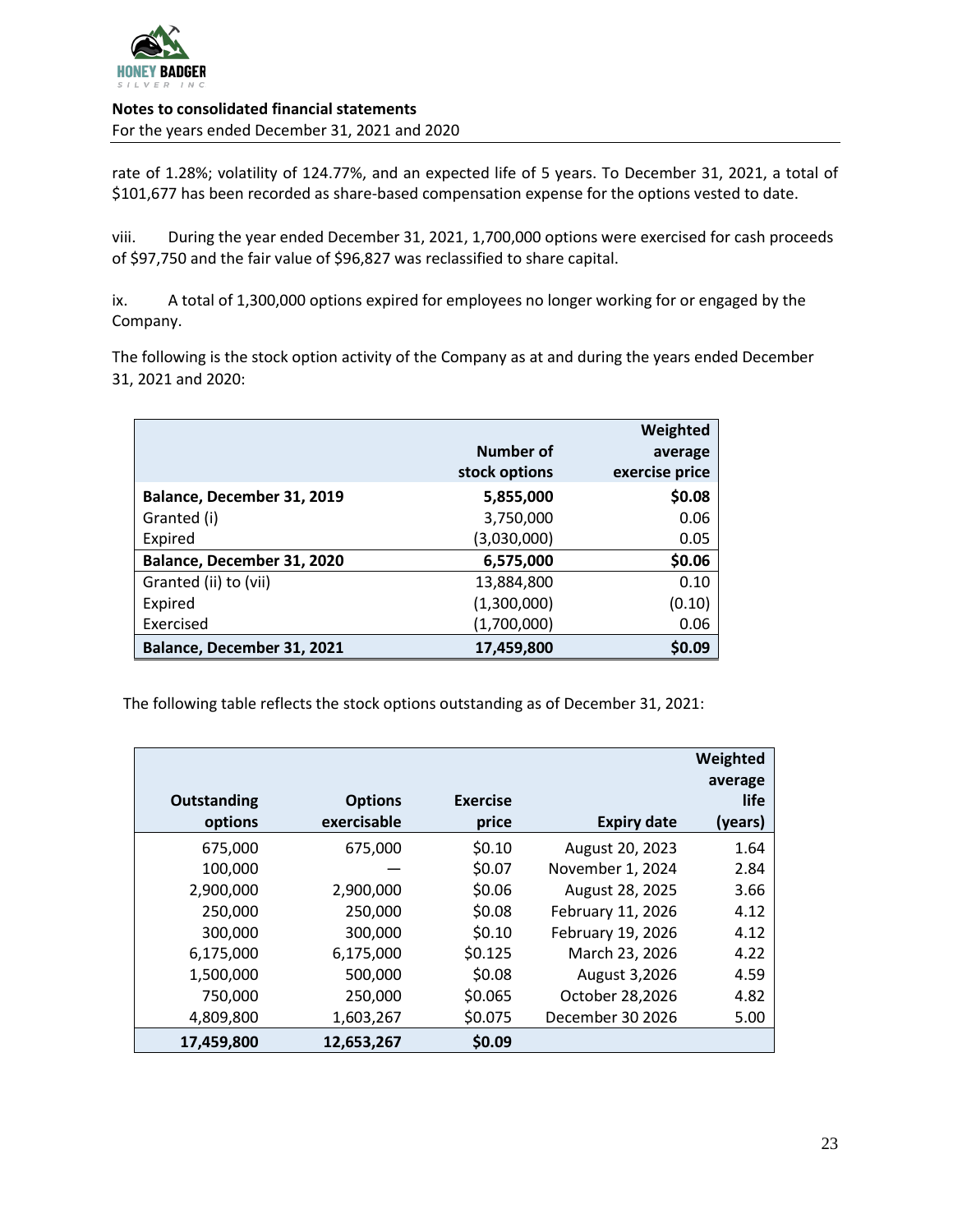

#### **12. Related party transactions**

Related parties as defined by IAS 24 - *Related Party Disclosures*include members of the Board of Directors, Key Management Personnel, and any companies controlled by these individuals. Key Management Personnel include those persons having authority and responsibility for planning, directing, and controlling activities of the Company.

- i. During the years ended December 31, 2021, and 2020, the Company entered the following transactions with related parties:
- a) A corporation controlled by an Executive officer received cash compensation of \$280,000 (2020 - \$45,385).
- b) A company of which a director is a minority interest shareholder, billed the Company \$112,848 (2020 - \$nil) for technical fees and expenses.
- c) Effective February 1, 2021, the Company retained Grove Corporate Services Ltd. ("Grove") to provide accounting, governance and administrative services, including that provided by a new Chief Financial Officer ("CFO") and Corporate Secretary. Grove charges the Company \$7,000 per month plus HST for the services and charged a total of \$77,000 to the Company, for services rendered in fiscal 2021.
- d) On June 4, 2021, the Company acquired 100% of right, title and interest in three advanced silverfocused properties located in southeast and south-central Yukon, Canada, from Strategic Metals Ltd. ("Strategic"). A director of the Company is also Chief Executive Officer, President, and a director of Strategic.
- ii. Compensation for key management personnel of the Company was as follows:

|                                        | 2021        | 2020      |
|----------------------------------------|-------------|-----------|
| Short-term benefits <sup>(1)</sup> (2) | \$683,672   | \$290,714 |
| Share-based payments                   | 686,825     | 189,000   |
|                                        | \$1,370,497 | \$479,714 |

 $(1)$  Included in salaries, consulting fees and compensation allocation to exploration expenditures.

 $(2)$  Includes severance payment of \$113,424 (2020 - \$22,268) paid to a former CEO.

At December 31, 2021, a total of \$174,737 (\$22,373) is included in accounts payable for unpaid management and consulting fees and E&E. These transactions were conducted in the normal course of operations.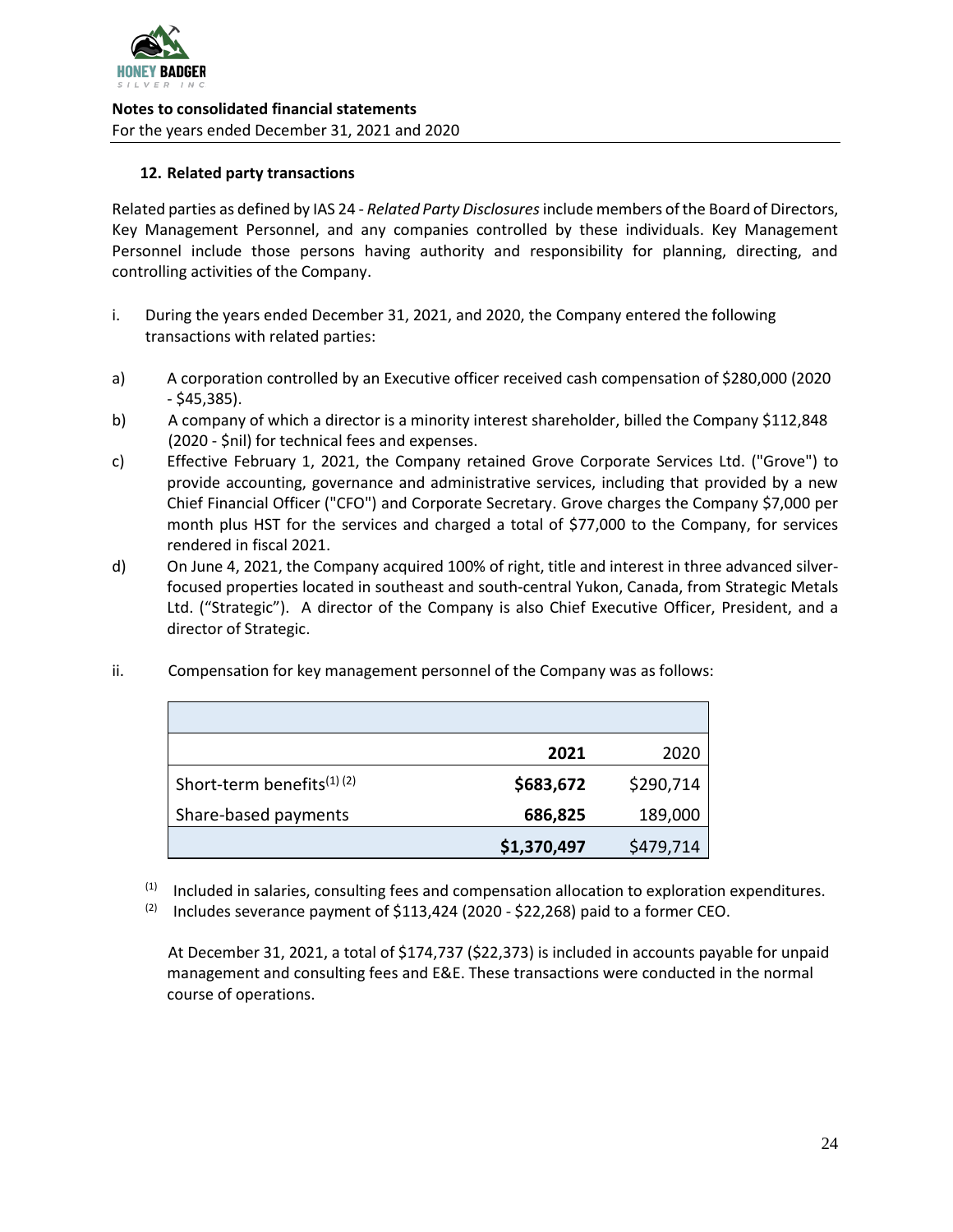

#### **13. Income taxes**

The reconciliation of income tax provision completed at statutory rates to the reported income tax provision is as follows:

| Years ended December 31,                                         | 2021            | 2020          |
|------------------------------------------------------------------|-----------------|---------------|
| Loss for the year                                                | \$(7, 246, 578) | $$$ (379,766) |
|                                                                  |                 |               |
| Income tax recovery at statutory rates                           | (1,957,000)     | (103,000)     |
| Permanent difference                                             | 257,000         | (1,000)       |
| Impact of flow through shares                                    | 68,000          |               |
| Share issue costs                                                | (26,000)        | (6,000)       |
| Change in unrecognized deductible temporary differences          | 1,636,000       | 110,000       |
| Adjustment to prior years provision versus statutory tax returns | 22,000          |               |
| Income tax expense (recovery)                                    |                 |               |

The significant components of the Company's temporary differences, unused tax credits and unused tax losses that have not been included on the consolidated statement of financial position are as follows:

|                                                 | 2021      |              | 2020      |              |
|-------------------------------------------------|-----------|--------------|-----------|--------------|
|                                                 | \$        |              | \$        |              |
| Mineral properties                              | 8,396,000 | no expiry    | 4,099,000 | no expiry    |
| Investment tax credit                           | 37,000    | 2035         | 37,000    | 2035         |
| Property and equipment                          | 1,000     | no expiry    | 1,000     | no expiry    |
| Share issue costs                               | 118,000   | 2040 to 2045 | 87,000    | 2040 to 2044 |
| Allowable capital losses                        | 242,000   | no expiry    | 225,000   | no expiry    |
| Marketable securities                           | 210,000   | no expiry    | (100,000) | no expiry    |
| Non-capital losses available for future periods | 5,582,000 | 2026 to 2041 | 4,017,000 | 2026 to 2040 |
|                                                 |           |              |           |              |

Tax attributes are subject to review, and potential adjustment by tax authorities.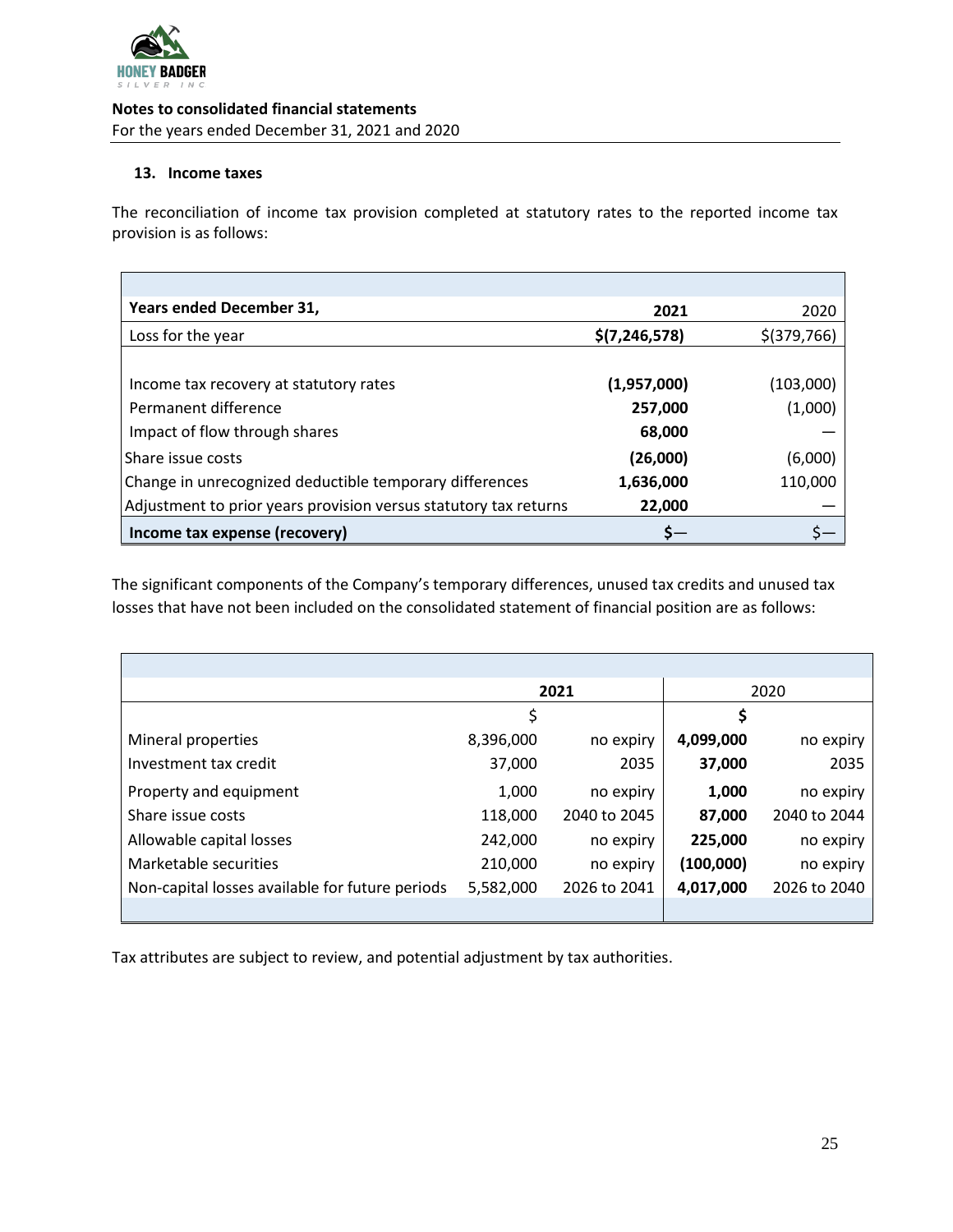

#### **14. Commitments**

i. Effective January 25, 2021, the Company engaged Chad Williams to serve as Executive Chairman of the Company. His base fee salary is \$25,000 per month and he is eligible to participate in the Company's stock option plan. Certain success fees may also be payable, at the discretion of the Board of Directors. Early termination of the contract and/or a change of control transaction may result in an additional compensation payout of up to 24 months base salary fees plus bonus fees.

#### ii. Flow-through Expenditures Commitment

The Company complete flow-through share financings that involve a commitment to incur Canadian Exploration Expenditures ("CEE") prior to the end of specific calendar years and to renounce the CEE tax deductions to the subscribers. At December 31 2021, the Company is committed to incur \$82,346 of CEE prior to December 31, 2022.

#### **15. Capital management**

There were no changes in the Company's approach to capital management during the years ended December 31, 2021 and 2020.

In managing liquidity, the Company's primary objective is to ensure the entity can continue as a going concern while raising additional funding to meet its obligations as they come due, and to maximize shareholder return. The Company's operations to date have been funded by issuing equity.

The Company's investment policy is to invest excess cash in very low risk financial instruments such as term deposits or by holding funds in high yield savings accounts with major Canadian banks. Financial instruments are exposed to certain financial risks, which may include currency risk, credit risk, liquidity risk and interest rate risk. See note 17 – *Financial Risk Management*.

The Company's mineral property interests are all in the exploration stage, as such the Company is dependent on external financing to fund its asset acquisitions, exploration activities and administrative costs. Management continues to assess the merits of acquiring mineral-based assets and mineral properties on an ongoing basis and may seek to acquire new assets and/or properties or to increase ownership interests if it believes there is sufficient economic potential.

The Company manages the capital structure consisting of shareholders' equity on an ongoing basis and makes adjustments in response to changes in economic conditions and risk characteristics of its underlying assets. Adjustments to the Company capital structure may involve: the issuance of new shares, issuance of new debt, the acquisition or disposition of assets, or adjustments to the amounts held in cash and cash equivalents. The Company is not subject to any externally imposed capital requirements.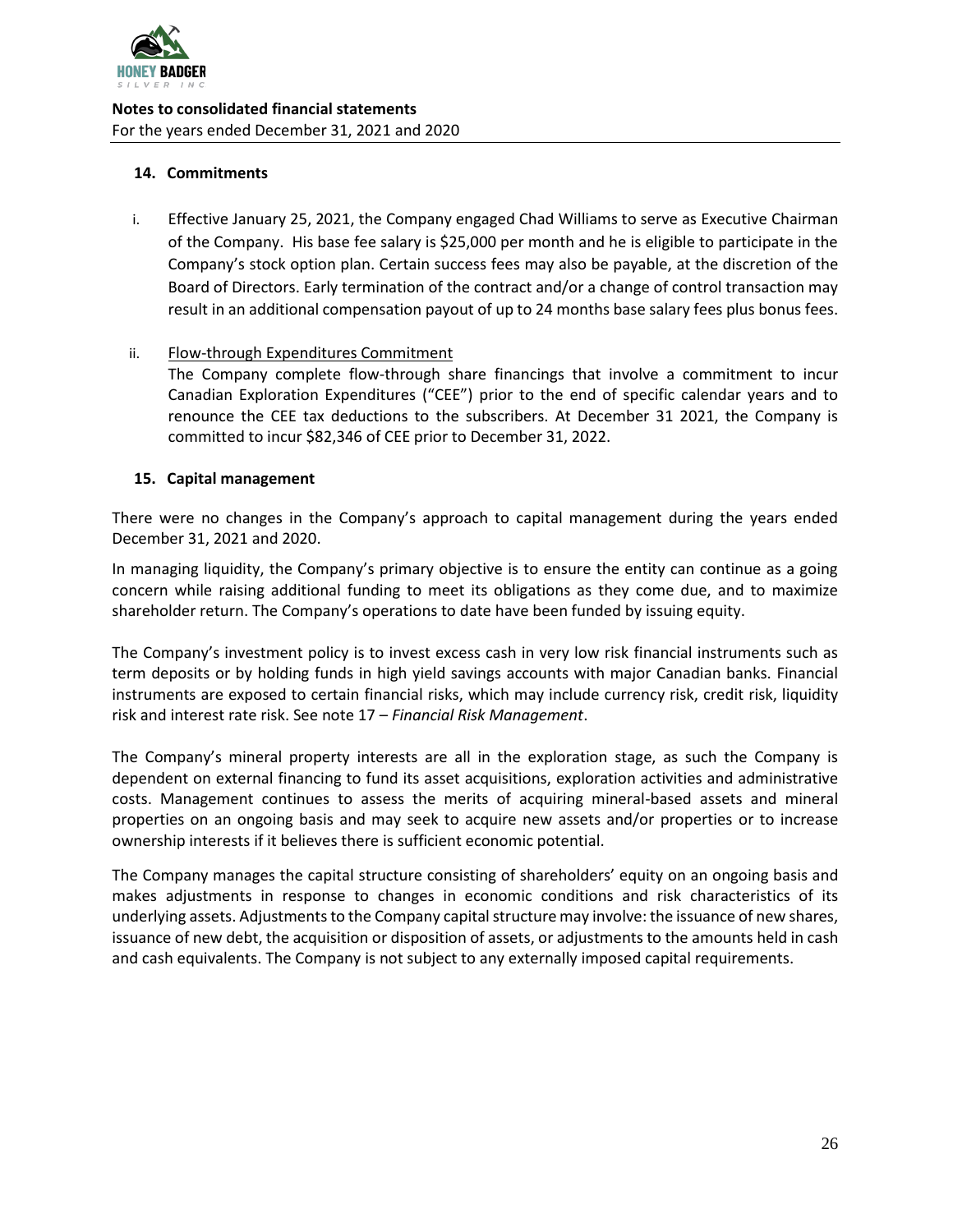

## **16. Financial Instruments and Risk Management**

Set out below is a comparison, by category, of the carrying amounts and fair values of all of the Company's financial instruments that are carried in the financial statements and how the fair value of financial instruments is measured.

Fair values

Fair value represents the price at which a financial instrument could be exchanged in an orderly market, in an arm's length transaction between knowledgeable and willing parties who are under no compulsion to act.

The Company classifies the fair value of the financial instruments according to the following hierarchy based on the amount of observable inputs used to value the instrument.

The following table provides an analysis of the financial instruments that are measured subsequent to initial recognition at fair value, grouped into Levels 1 to 3 based on the degree to which the fair value is observable:

- Level 1 fair value measurements are those derived from quoted prices (unadjusted) in the active market for identical assets or liabilities.
- Level 2 fair value measurements are those derived from inputs other than quoted prices that are observable for the asset or liability, either directly (i.e. prices) or indirectly (derived from prices).
- Level 3 fair value measurements are those derived from valuation techniques that include inputs for the asset or liability that are not based on observable market data (unobservable inputs).

| <b>Categories of Financial Instruments</b> | December 31, 2021 | December 31, 2020 |
|--------------------------------------------|-------------------|-------------------|
|                                            |                   |                   |
| Financial Assets-amortized cost            |                   |                   |
| Cash                                       | \$2,143,956       | \$235,850         |
| Accounts receivable and prepaids           | 152,402           | 66,075            |
| Marketable Securities                      | 114,148           | 423,929           |
| Financial Liabilities-amortized cost       |                   |                   |
| Accounts payable and accrued liabilities   | \$357,993         | \$110,291         |
| Flow-through share premium liability       | 27,450            |                   |

As at December 31, 2021 and 2020, the Company had the following financial instruments measured at historic cost.

The fair values of all the Company's financial instruments approximate the carrying value due to the shortterm nature of the financial instruments. The Company's activities expose it to a variety of financial risks: credit risk, liquidity risk and market risk (including interest rate, foreign currency risk and price risk).

Risk management is carried out by the Company's management team with oversight of these risks by the Company's Board of Directors.